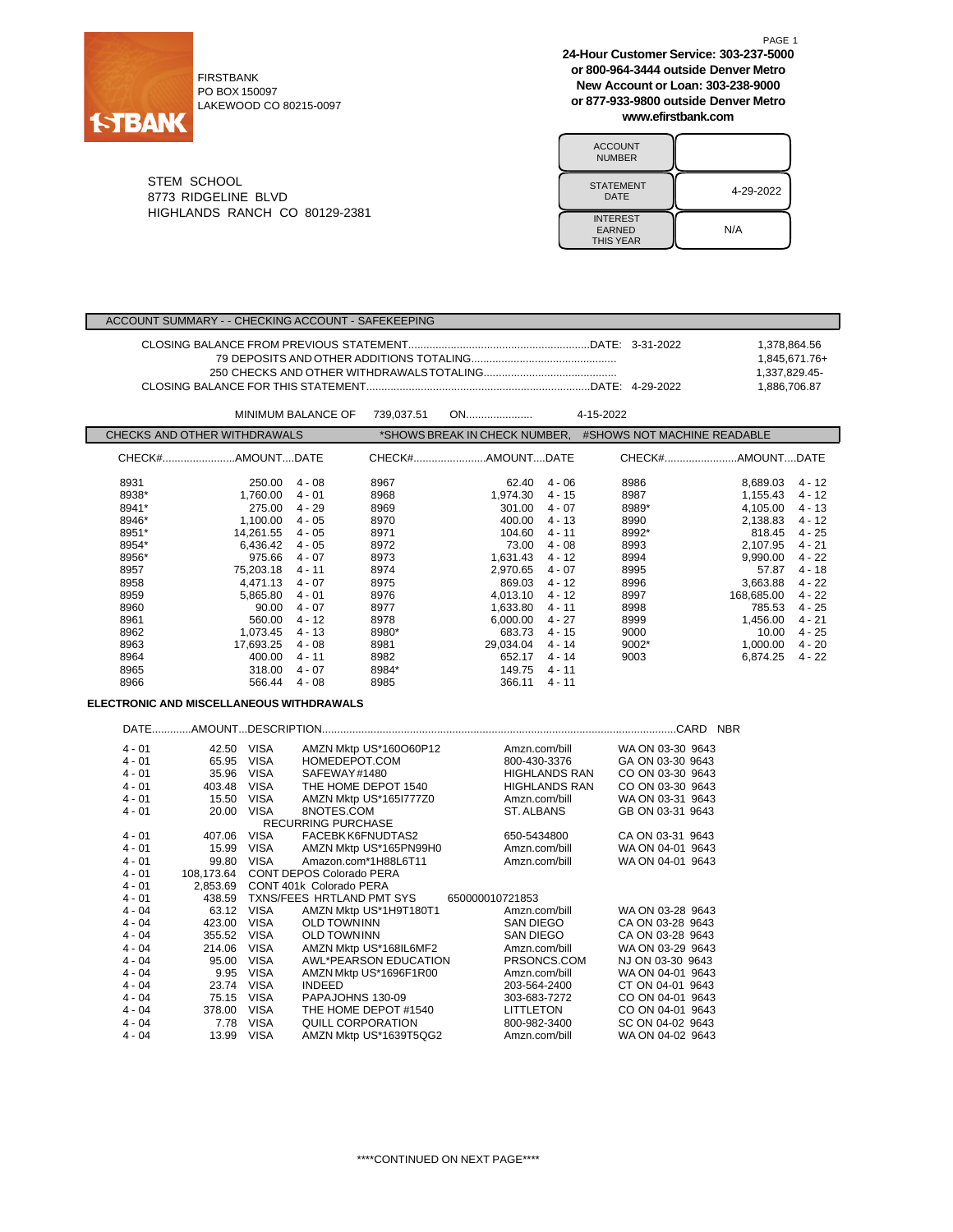

| <b>STATEMENT</b> |
|------------------|
| DATE             |

DATE 4-29-2022

**ELECTRONIC AND MISCELLANEOUS WITHDRAWALSCONTINUED**

| $4 - 04$             | 70.36 VISA       |                            | QUILL CORPORATION                                | 800-982-3400                   | SC ON 04-02 9643                     |
|----------------------|------------------|----------------------------|--------------------------------------------------|--------------------------------|--------------------------------------|
| $4 - 04$             | 45.22            | VISA                       | AMZN Mktp US*1661322U2                           | Amzn.com/bill                  | WA ON 04-03 9643                     |
| $4 - 04$             | 20.00            |                            | EPAC PMT AXA EQUITABLE                           |                                |                                      |
| $4 - 05$             | 656.00           | <b>VISA</b>                | HOMEDEPOT.COM                                    | 800-430-3376                   | GA ON 04-03 9643                     |
| $4 - 05$             | 13.81            | <b>VISA</b>                | AMZN Mktp US*1666I2UA2                           | Amzn.com/bill                  | WA ON 04-03 9643                     |
| $4 - 05$             | 29.71            | <b>VISA</b>                | Amazon.com*162791WZ2                             | Amzn.com/bill                  | WA ON 04-04 9643                     |
| $4 - 05$             | 15.39            | <b>VISA</b>                | AMAZON.COM*1H0KL1E60 AM                          | AMZN.COM/BILL                  | WA ON 04-04 9643                     |
| $4 - 05$             | 4.00             | VISA                       | D J*WALL-ST-JOURNAL                              | 800-568-7625                   | MA ON 04-04 9643                     |
|                      |                  |                            | <b>RECURRING PURCHASE</b>                        |                                |                                      |
| 4 - 05<br>$4 - 06$   | 181.65           | <b>VISA</b><br><b>VISA</b> | PERSONALIZED PAPER STOR                          | 800-9211322                    | NM ON 04-04 9643<br>GA ON 04-04 9643 |
| $4 - 06$             | 1,039.00<br>5.00 | <b>VISA</b>                | HOMEDEPOT.COM<br><b>CBI ONLINE</b>               | 800-430-3376<br>800-882-0757   | CO ON 04-04 9643                     |
| $4 - 06$             | 27.29            | <b>VISA</b>                | SAFEWAY#1480                                     | HIGHLANDS RAN                  | CO ON 04-04 9643                     |
| $4 - 06$             | 6.58             | VISA                       | SAFEWAY#1480                                     | HIGHLANDS RAN                  | CO ON 04-04 9643                     |
| $4 - 06$             | 510.00           | <b>VISA</b>                | <b>INDEED</b>                                    | 203-564-2400                   | CT ON 04-04 9643                     |
| $4 - 06$             | 153.90           | <b>VISA</b>                | AMZN Mktp US*1H4X88GR0                           | Amzn.com/bill                  | WA ON 04-05 9643                     |
| $4 - 06$             | 21.73            | VISA                       | AMAZON.COM*1H8WC4RP1 AM                          | AMZN.COM/BILL                  | WA ON 04-05 9643                     |
| $4 - 06$             | 55.39            | <b>VISA</b>                | <b>VISTAPRINT</b>                                | 866-207-4955                   | MA ON 04-05 9643                     |
| $4 - 06$             | 19.90            | <b>VISA</b>                | DBC*BLICK ART MATERIAL                           | 800-447-1892                   | IL ON 04-06 9643                     |
| $4 - 07$             | 637.96           | <b>VISA</b>                | SOUTHWES 52621029683                             | 800-435-9792                   | TX ON 04-05 9643                     |
| $4 - 07$             | 5.00             | <b>VISA</b>                | <b>CBI ONLINE</b>                                | 800-882-0757                   | CO ON 04-05 9643                     |
| $4 - 07$             | 61.01            | <b>VISA</b>                | AMZN Mktp US*1A5EI4CD1                           | Amzn.com/bill                  | WA ON 04-05 9643                     |
| $4 - 07$             | 29.00            | <b>VISA</b>                | SHOPIFY* 137696225<br><b>RECURRING PURCHASE</b>  | HTTPSSHOPIFY.                  | IL ON 04-06 9643                     |
| 4 - 07               | 208.27           | <b>VISA</b>                | IN *ETAI'S FOOD                                  | 303-6571600                    | CO ON 04-06 9643                     |
| $4 - 07$             | 45.36            | VISA                       | AMZN Mktp US*1H9GZ2BT0                           | Amzn.com/bill                  | WA ON 04-07 9643                     |
| $4 - 07$             | 142.88           | <b>VISA</b>                | AMZN Mktp US*1A5P354E1                           | Amzn.com/bill                  | WA ON 04-07 9643                     |
| $4 - 07$             | 1,150.26         |                            | RMRFUNDING ROCKY MTN RES CU                      | RMRSTEM                        |                                      |
| $4 - 08$             | 18.40            | VISA                       | OFFICE DEPOT #1080                               | 800-463-3768                   | CO ON 04-05 9643                     |
| $4 - 08$             | 384.80           | <b>VISA</b>                | AMZN MKTP US*1A9NJ7JV1                           | AMZN.COM/BILL                  | WA ON 04-05 9643                     |
| $4 - 08$             | 256.49           | <b>VISA</b>                | OFFICE DEPOT#3238                                | 800-463-3768                   | CO ON 04-06 9643                     |
| $4 - 08$             | 12.99            | VISA                       | AMZN Mktp US*1A6XS0Z41                           | Amzn.com/bill                  | WA ON 04-06 9643                     |
| $4 - 08$             | 17.99            | <b>VISA</b>                | AMZN Mktp US*1A75T3ZB1                           | Amzn.com/bill                  | WA ON 04-07 9643                     |
| $4 - 08$             | 45.99            | <b>VISA</b>                | AMZN Mktp US*1H4UH38D0                           | Amzn.com/bill                  | WA ON 04-07 9643                     |
| $4 - 08$             | 101.04           | <b>VISA</b>                | AMAZON.COM*1H0SX2670 AM                          | AMZN.COM/BILL                  | WA ON 04-07 9643                     |
| $4 - 08$<br>$4 - 08$ | 149.50           | <b>VISA</b><br><b>VISA</b> | <b>COLORADO SEWER SERVICE</b>                    | 303-4240448                    | CO ON 04-07 9643<br>VA ON 04-07 9643 |
| $4 - 08$             | 377.25<br>669.74 | <b>VISA</b>                | <b>CUSTOMINK LLC</b><br><b>VEXROBOTICS</b>       | 800-293-4232<br>903-453-0802   | TX ON 04-07 9643                     |
| $4 - 08$             | 981.61           | <b>VISA</b>                | <b>CHARTERUP</b>                                 | 415-2595590                    | GA ON 04-07 9643                     |
| $4 - 08$             | 1,201.70         | <b>VISA</b>                | <b>VEXROBOTICS</b>                               | 903-453-0802                   | TX ON 04-07 9643                     |
| $4 - 08$             | 1,560.45         | <b>VISA</b>                | <b>VEXROBOTICS</b>                               | 903-453-0802                   | TX ON 04-07 9643                     |
| $4 - 11$             | 5.00             | <b>VISA</b>                | <b>CBI ONLINE</b>                                | 800-882-0757                   | CO ON 04-07 9643                     |
| 4 - 11               | 185.19           | <b>VISA</b>                | AMZN Mktp US*1A6CM7E31                           | Amzn.com/bill                  | WA ON 04-08 9643                     |
| $4 - 11$             | 1,611.90         | VISA                       | NETGATE                                          | <b>HTTPSSHOPNETG</b>           | TX ON 04-08 9643                     |
| $4 - 11$             | 525.00           | <b>VISA</b>                | <b>INDEED</b>                                    | 203-564-2400                   | CT ON 04-08 9643                     |
| 4 - 11               | 126.68           | <b>VISA</b>                | AMZN Mktp US*1H1VS3YX0                           | Amzn.com/bill                  | WA ON 04-08 9643                     |
| $4 - 11$             | 143.84           | VISA                       | CHARTERUP                                        | 415-2595590                    | GA ON 04-08 9643                     |
| $4 - 11$<br>4 - 11   | 143.84<br>86.55  | <b>VISA</b><br><b>VISA</b> | <b>CHARTERUP</b><br>AMZN Mktp US*1A8TO1XL1       | 415-2595590<br>Amzn.com/bill   | GA ON 04-08 9643<br>WA ON 04-08 9643 |
| $4 - 11$             | 195.00           | VISA                       | <b>PARINC</b>                                    | 813-968-3003                   | FL ON 04-09 9643                     |
| $4 - 11$             | 299.00           | VISA                       | HOMEDEPOT.COM                                    | 800-430-3376                   | GA ON 04-09 9643                     |
| 4 - 11               | 487.80           | <b>VISA</b>                | STAPLS7354246129000001                           | 877-8267755                    | TX ON 04-09 9643                     |
| $4 - 11$             | 4.00             | <b>VISA</b>                | NYTimes*NYTimes disc                             | 800-698-4637                   | NY ON 04-09 9643                     |
|                      |                  |                            | <b>RECURRING PURCHASE</b>                        |                                |                                      |
| 4 - 11               | 11.48 VISA       |                            | AMZN Mktp US*1H6BW0SC2                           | Amzn.com/bill                  | WA ON 04-09 9643                     |
| 4 - 11               | 69.33            | <b>VISA</b>                | AMZN Mktp US*1H1IV2RE0                           | Amzn.com/bill                  | WA ON 04-09 9643                     |
| $4 - 11$             | 45.98            | <b>VISA</b>                | AMZN Mktp US*1H9IU0R10                           | Amzn.com/bill                  | WA ON 04-09 9643                     |
| 4 - 11               | 31.80            | <b>VISA</b>                | AMZN Mktp US*1A7GY0H21                           | Amzn.com/bill                  | WA ON 04-09 9643                     |
| 4 - 11               | 47.93            | <b>VISA</b>                | AMZN Mktp US*1H0E91R70                           | Amzn.com/bill                  | WA ON 04-09 9643                     |
| $4 - 11$             | 329.61           | <b>VISA</b>                | AMZN Mktp US*1H8EF06V2                           | Amzn.com/bill                  | WA ON 04-10 9643                     |
| $4 - 11$<br>4 - 11   | 45.99<br>45.99   | <b>VISA</b><br><b>VISA</b> | AMZN Mktp US*1A6YN4C40<br>AMZN MKTP US*1A6OI9C20 | Amzn.com/bill<br>AMZN.COM/BILL | WA ON 04-10 9643<br>WA ON 04-10 9643 |
| $4 - 12$             | 166.27           | <b>VISA</b>                | EPIK, LLC                                        | 425-3668810                    | WA ON 04-11 9643                     |
| $4 - 12$             | 4,701.13         |                            | PAYROLL STEM School                              |                                |                                      |
| $4 - 12$             | 1,659.33         |                            | TAXIMPND STEM School<br>ST071101                 |                                |                                      |
|                      |                  |                            |                                                  |                                |                                      |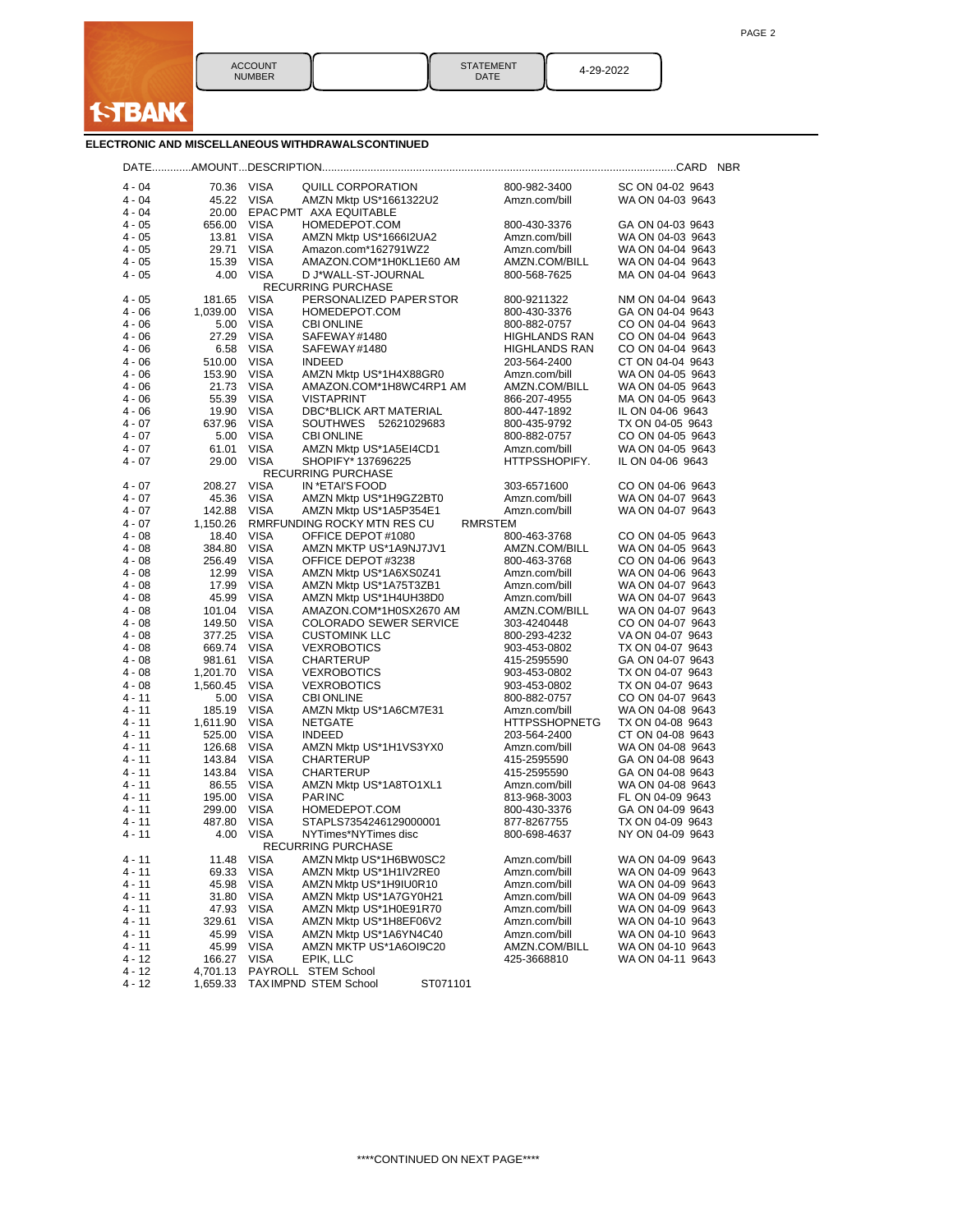

| <b>STATEMENT</b><br>DATE | 4-29-2022 |
|--------------------------|-----------|
|                          |           |

## **ELECTRONIC AND MISCELLANEOUS WITHDRAWALSCONTINUED**

| $4 - 12$ | 15.00      |             | <b>BILL IMPND STEM School</b><br>ST071101        |                              |                                      |
|----------|------------|-------------|--------------------------------------------------|------------------------------|--------------------------------------|
| $4 - 13$ | 127.60     | <b>VISA</b> | AMZN MKTP US*1A6I58951                           | AMZN.COM/BILL                | WA ON 04-10 9643                     |
| 4 - 13   | 7.99       | <b>VISA</b> | AMZN Mktp US*1A3DE0JF0                           | Amzn.com/bill                | WA ON 04-10 9643                     |
| 4 - 13   | 2,395.70   | <b>VISA</b> | <b>CHARTERUP</b>                                 | 415-2595590                  | GA ON 04-12 9643                     |
| 4 - 13   | 143.34     | <b>VISA</b> | Prusa Research                                   | Prague                       | CZ ON 04-12 9643                     |
| $4 - 13$ | 22.29      | <b>VISA</b> | Prusa Research                                   | Prague                       | CZ ON 04-12 9643                     |
| 4 - 13   | 166.27     | <b>VISA</b> | EPIK, LLC                                        | 425-3668810                  | WA ON 04-12 9643                     |
| 4 - 13   | 6.00       | <b>VISA</b> | DAY-OFF.APP                                      | <b>LONDON</b>                | GB ON 04-12 9643                     |
|          |            |             | <b>RECURRING PURCHASE</b>                        |                              |                                      |
| $4 - 14$ | 75.96      | <b>VISA</b> | AMZN Mktp US*1A6V11FD2                           | Amzn.com/bill                | WA ON 04-11 9643                     |
| 4 - 14   | 5.00       | <b>VISA</b> | <b>CBI ONLINE</b>                                | 800-882-0757                 | CO ON 04-12 9643                     |
| 4 - 14   | 37.20      | <b>VISA</b> | STAPLS7354421639000001                           | 877-8267755                  | TX ON 04-12 9643                     |
| 4 - 14   | 13.94      | <b>VISA</b> | <b>DBC*BLICK ART MATERIAL</b>                    | 800-447-1892                 | IL ON 04-12 9643                     |
| $4 - 14$ | 8.91       | <b>VISA</b> | AMZN Mktp US*1A1N58FP2                           | Amzn.com/bill                | WA ON 04-13 9643                     |
| 4 - 14   | 24.30      | <b>VISA</b> | <b>DOLLAR TREE</b>                               | <b>HGHLNDS RANCH</b>         | CO ON 04-13 9643                     |
| 4 - 14   | 62.50      | <b>VISA</b> | <b>AWL*PEARSON EDUCATION</b>                     | PRSONCS.COM                  | NJ ON 04-13 9643                     |
| 4 - 14   | 135.00     | <b>VISA</b> | ACCUCODE 3D                                      | <b>CENTENNIAL</b>            | CO ON 04-13 9643                     |
| 4 - 14   | 271.814.60 |             | PAYROLL STEM School                              |                              |                                      |
| 4 - 14   | 54,650.51  |             | TAXIMPND STEM School<br>ST071101                 |                              |                                      |
| 4 - 14   | 569.55     |             | <b>BILL IMPND STEM School</b><br>ST071101        |                              |                                      |
| 4 - 14   | 468.85     | AGENCY      | <b>STEM School</b><br>ST071101                   |                              |                                      |
| 4 - 15   | 5.00       | <b>VISA</b> | <b>CBI ONLINE</b>                                | 800-882-0757                 | CO ON 04-13 9643                     |
| 4 - 15   | 5.00       | <b>VISA</b> | <b>CBI ONLINE</b>                                | 800-882-0757                 | CO ON 04-13 9643                     |
| 4 - 15   | 5.00       | <b>VISA</b> | <b>CBI ONLINE</b>                                | 800-882-0757                 | CO ON 04-13 9643                     |
| 4 - 15   | 200.00     | <b>VISA</b> | <b>HIGHLANDS RANCH METRO D</b>                   | <b>LITTLETON</b>             | CO ON 04-13 9643                     |
| 4 - 15   | 24.98      | <b>VISA</b> | Amazon.com*1O5KT8N71                             | Amzn.com/bill                | WA ON 04-14 9643                     |
| $4 - 15$ | 37.58      | <b>VISA</b> | AMZN Mktp US*1A5MI0XA0                           | Amzn.com/bill                | WA ON 04-14 9643                     |
| 4 - 15   | 60.71      | <b>VISA</b> | MICHAELS STORES 5061                             | <b>HIGHLANDS RAN</b>         | CO ON 04-14 9643                     |
| 4 - 15   | 192.00     | <b>VISA</b> | PLAY VERSUS INC                                  | HTTPSWWW.PLAY                | CA ON 04-14 9643                     |
| 4 - 15   | 349.87     | <b>VISA</b> | <b>RECURRING PURCHASE</b>                        |                              |                                      |
| 4 - 15   | 500.00     | <b>VISA</b> | AMZN Mktp US*1A98E2392<br>IN *SMART AUTOMATIONCE | Amzn.com/bill<br>502-6303309 | WA ON 04-14 9643<br>KY ON 04-14 9643 |
| 4 - 15   | 1,294.55   | <b>VISA</b> | <b>CHARTERUP</b>                                 | 415-2595590                  | GA ON 04-14 9643                     |
| 4 - 15   | 1,294.55   | <b>VISA</b> | <b>CHARTERUP</b>                                 | 415-2595590                  | GA ON 04-14 9643                     |
| 4 - 15   | 1,618.20   | <b>VISA</b> | <b>CHARTERUP</b>                                 | 415-2595590                  | GA ON 04-14 9643                     |
| 4 - 15   | 1,800.00   | <b>VISA</b> | PAYPAL*TERRAHOSTAS                               | 35314369001                  | NO ON 04-14 9643                     |
| 4 - 15   | 6,300.00   |             | XCELENERGY XCEL ENERGY-PSCO                      |                              |                                      |
| 4 - 15   | 594.26     |             | XCELENERGY XCEL ENERGY-PSCO                      |                              |                                      |
| $4 - 18$ | 41.99      | <b>VISA</b> | AMZN Mktp US*1O3W19EQ1                           | Amzn.com/bill                | WA ON 04-15 9643                     |
| 4 - 18   | 89.46      | <b>VISA</b> | AMZN Mktp US*1O99X2EG1                           | Amzn.com/bill                | WA ON 04-15 9643                     |
| 4 - 18   | 568.08     | <b>VISA</b> | KING SOOPERS #0008                               | <b>HIGHLANDS RAN</b>         | CO ON 04-15 9643                     |
| 4 - 18   | 4,369.13   | <b>VISA</b> | <b>CHARTERUP</b>                                 | 415-2595590                  | GA ON 04-15 9643                     |
| 4 - 18   | 625.00     | <b>VISA</b> | IN *FRONTRANGE FLORALS                           | 303-8950784                  | CO ON 04-15 9643                     |
| 4 - 18   | 1.06       | <b>VISA</b> | TEACHERSPAYTEACHERS.COM                          | 646-588-0910                 | NY ON 04-15 9643                     |
| 4 - 18   | 92.44      | <b>VISA</b> | PAPAJOHNS 130-09                                 | 303-683-7272                 | CO ON 04-15 9643                     |
| 4 - 18   | 5.00       | <b>VISA</b> | <b>CBI ONLINE</b>                                | 800-882-0757                 | CO ON 04-15 9643                     |
| 4 - 18   | 540.00     | <b>VISA</b> | <b>INDEED</b>                                    | 203-564-2400                 | CT ON 04-15 9643                     |
| 4 - 18   | 600.00     | <b>VISA</b> | RICE U-SCS FLP WEB                               | 713-348-6104                 | TX ON 04-15 9643                     |
| 4 - 18   | 64.45      | <b>VISA</b> | AMAZON.COM*1O9YR9HO1 AM                          | AMZN.COM/BILL                | WA ON 04-17 9643                     |
| 4 - 19   | 28.99      | <b>VISA</b> | AMZN Mktp US*1A4BV9DA2                           | Amzn.com/bill                | WA ON 04-18 9643                     |
| $4 - 19$ | 7.99       | <b>VISA</b> | AMZN Mktp US*1A2A66D22                           | Amzn.com/bill                | WA ON 04-18 9643                     |
| 4 - 19   | 7.99       | <b>VISA</b> | AMZN Mktp US*1A2G66DC2                           | Amzn.com/bill                | WA ON 04-18 9643                     |
| 4 - 19   | 23.84      | <b>VISA</b> | AMZN Mktp US*1O60J2DP1                           | Amzn.com/bill                | WA ON 04-18 9643                     |
| 4 - 19   | 29.83      | <b>VISA</b> | AMZN Mktp US*1O5X78DX1                           | Amzn.com/bill                | WA ON 04-18 9643                     |
| $4 - 19$ | 554.00     | <b>VISA</b> | DENVER BOTANICGARDENS                            | 720-8653520                  | CO ON 04-18 9643                     |
| 4 - 19   | 63.96      | <b>VISA</b> | AMZN Mktp US*1O0W92K11                           | Amzn.com/bill                | WA ON 04-18 9643                     |
| 4 - 19   | 20.00      |             | EPAC PMT AXA EQUITABLE                           |                              |                                      |
| 4 - 20   | 134.05     | <b>VISA</b> | AMZN Mktp US*1A4VO5YD0                           | Amzn.com/bill                | WA ON 04-18 9643                     |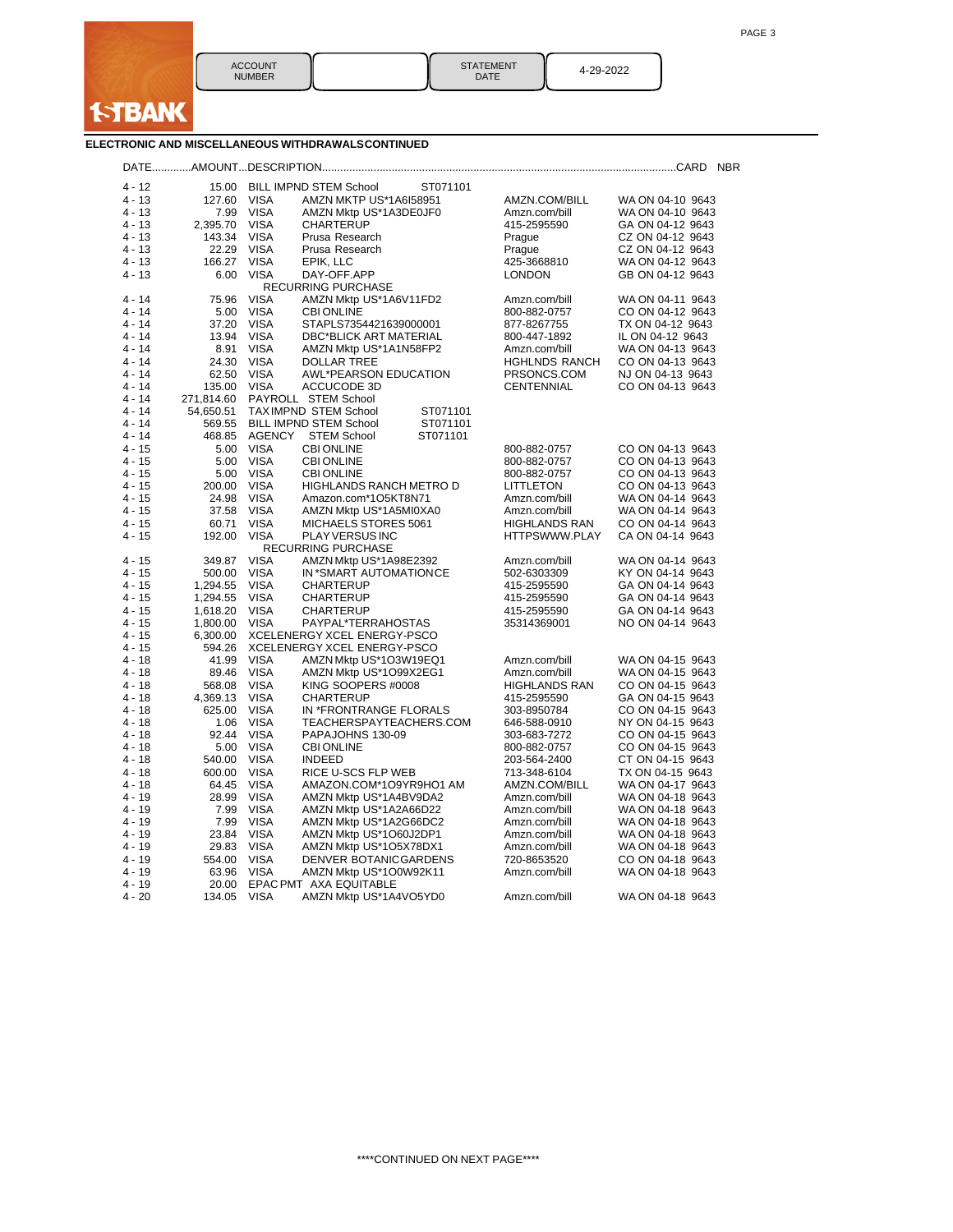

STATEMENT || 4-29-2022<br>DATE || 4-29-2022

## **ELECTRONIC AND MISCELLANEOUS WITHDRAWALSCONTINUED**

| $4 - 20$<br>97.00 VISA<br>EDWEEK PRINT DIGITAL<br>WWW.EDWEEK.OR AZ ON 04-19 9643<br>RECURRING PURCHASE<br>$4 - 20$<br>38.24<br>VISA<br>AMZN Mktp US*1O6QW8U81<br>WA ON 04-19 9643<br>Amzn.com/bill<br>TREETOP PUBLISHING INC<br>$4 - 20$<br><b>VISA</b><br>414-8561413<br>262.35<br>WI ON 04-19 9643<br>$4 - 20$<br>1,068.00<br>VISA<br>SQ *SKATECITY COLORADO<br>CO ON 04-19 9643<br>Aurora<br>$4 - 20$<br>116,661.07<br>CONT DEPOS Colorado PERA<br>$4 - 20$<br>Payment Pinnacol Assuran<br>3358469<br>3,838.00<br>$4 - 20$<br>CONT 401k Colorado PERA<br>2,853.69<br>VISA<br>$4 - 21$<br>20.18<br>SAFEWAY#1480<br><b>HIGHLANDS RAN</b><br>CO ON 04-19 9643<br>VISA<br>4 - 21<br>5.00<br>CO ON 04-19 9643<br><b>CBI ONLINE</b><br>800-882-0757<br>4 - 21<br>VISA<br>AMZN Mktp US*1O1N70YP1<br>WA ON 04-20 9643<br>18.99<br>Amzn.com/bill<br>$4 - 21$<br>19.68<br>VISA<br>AMZN Mktp US*1Q2NC0C21<br>Amzn.com/bill<br>WA ON 04-20 9643<br><b>VISA</b><br>4 - 21<br>AMZN Mktp US*1O2QS3YD1<br>Amzn.com/bill<br>WA ON 04-20 9643<br>35.73<br>4 - 21<br>VISA<br>AMZN Mktp US*1O1S19FA0<br>WA ON 04-20 9643<br>36.48<br>Amzn.com/bill<br>VISA<br>$4 - 21$<br>100.00<br>AMAZON.COM*1O9QI3FA0 AM<br>AMZN.COM/BILL<br>WA ON 04-20 9643<br><b>VISA</b><br>4 - 21<br>AMZN.COM/BILL<br>WA ON 04-20 9643<br>100.25<br>AMAZON.COM*1O9253YJ1 AM<br>4 - 21<br>VISA<br>WA ON 04-20 9643<br>283.22<br>AMZN Mktp US*1O1SH7FE0<br>Amzn.com/bill<br>$4 - 21$<br>487.80<br>VISA<br>STAPLS7354976821000001<br>877-8267755<br>TX ON 04-20 9643<br><b>VISA</b><br>$4 - 22$<br>VISTAGE WORLDWIDE INC<br>CA ON 04-20 9643<br>1,565.00<br>858-5236800<br>$4 - 22$<br>22.02 VISA<br><b>CORNER BAKERY CAFE 1505</b><br>CO ON 04-21 9643<br><b>HIGHLANDS RAN</b><br>$4 - 22$<br>35.98<br>VISA<br>AMZN Mktp US*1O4S92FR2<br>Amzn.com/bill<br>WA ON 04-21 9643<br>$4 - 22$<br>49.99<br>VISA<br>WA ON 04-21 9643<br>AMZN Mktp US*1O7B78L42<br>Amzn.com/bill<br>$4 - 22$<br>VISA<br>COSTCO WHSE #1027<br>SHERIDAN<br>CO ON 04-21 9643<br>94.40<br>$4 - 22$<br>465.00<br>VISA<br>KING SOOPERS #0008<br><b>HIGHLANDS RAN</b><br>CO ON 04-21 9643<br>$4 - 22$<br><b>VISA</b><br>AMZN Mktp US*1O44M14E2<br>Amzn.com/bill<br>WA ON 04-21 9643<br>536.51<br><b>RMRSTEM</b><br>$4 - 22$<br>1,150.26<br>RMRFUNDING ROCKY MTN RES CU<br>$4 - 22$<br>140.30<br>RMR MO FEE ROCKY MTN RES OP<br><b>RMRSTEM</b><br>$4 - 25$<br>VISA<br>800-882-0757<br>CO ON 04-21 9643<br>5.00<br><b>CBI ONLINE</b><br>$4 - 25$<br>VISA<br>THE HOME DEPOT #1540<br><b>LITTLETON</b><br>CO ON 04-21 9643<br>177.60<br>$4 - 25$<br>25.00<br>VISA<br>INTUIT *QuickBooks Onli<br>CL.INTUIT.COM<br>CA ON 04-22 9643<br>RECURRING PURCHASE<br>$4 - 25$<br>25.00<br>VISA<br>CL.INTUIT.COM<br>CA ON 04-22 9643<br>INTUIT *QuickBooks Onli<br><b>RECURRING PURCHASE</b><br><b>VISA</b><br>$4 - 25$<br>520.00<br><b>INDEED</b><br>CT ON 04-22 9643<br>203-564-2400<br>$4 - 25$<br>VISA<br>FACEBK HFKKYDFAS2<br>CA ON 04-24 9643<br>900.00<br>650-5434800<br>$4 - 26$<br>38.90<br>VISA<br>PITSCO EDUCATION LLC<br>620-231-0000<br>KS ON 04-21 9643<br>VISA<br>WARSZAWA<br>PL ON 04-25 9643<br>4 - 26<br>48.00<br>PE*CALAMARI.PL<br>$4 - 26$<br>VISA<br>WA ON 04-25 9643<br>53.98<br>AMZN Mktp US*1O7U92DZ2<br>Amzn.com/bill<br>$4 - 27$<br>11.99<br>VISA<br>DENVER POST CIRCULATION<br>303-832-3232<br>CO ON 04-25 9643<br><b>RECURRING PURCHASE</b><br><b>VISA</b><br>4 - 27<br>29.15<br>AMZN Mktp US*1Q1GF82X1<br>Amzn.com/bill<br>WA ON 04-25 9643<br><b>VISA</b><br>$4 - 27$<br>34.30<br>AMZN MKTP US*1O63I57M0<br>AMZN.COM/BILL<br>WA ON 04-26 9643<br>4 - 27<br><b>VISA</b><br>CO ON 04-26 9643<br>102.25<br>JIMMY JOHNS - 1551<br><b>HIGHLANDS RAN</b><br>$4 - 27$<br>VISA<br>MI ON 04-26 9643<br>103.95<br><b>SECURITY LATCH</b><br>248-6505510<br>$4 - 27$<br>4,590.00<br>VISA<br>PANORAMA WELLNESS AND S<br>720-497-6153<br>CO ON 04-26 9643<br>$4 - 28$<br>VISA<br>WA ON 04-25 9643<br>59.49<br>AMAZON.COM*1O9OL5RK2 AM<br>AMZN.COM/BILL<br>$4 - 28$<br>6.99<br>VISA<br>WA ON 04-27 9643<br>AMZN Mktp US*1Q6E11IQ1<br>Amzn.com/bill<br><b>VISA</b><br>$4 - 28$<br>11.01<br>HR POST OFFICE<br><b>HIGHLANDS RAN</b><br>CO ON 04-27 9643<br>36.94 VISA<br>CO ON 04-27 9643<br>4 - 28<br>TARGET<br>00027169<br>LITTLETON<br>$4 - 28$<br>VISA<br>PAYPAL*ENVATOUSA ENVA<br>UT ON 04-27 9643<br>71.75<br>402-935-7733<br>$4 - 28$<br>2,948.35<br>VISA<br><b>CHARTERUP</b><br>GA ON 04-27 9643<br>415-2595590<br>PAYROLL STEM School<br>4 - 28<br>260,418.93<br>$4 - 28$<br>52,446.80<br>TAXIMPND STEM School<br>ST071101<br>$4 - 28$<br>569.55<br>BILL IMPND STEM School<br>ST071101<br>4 - 28<br>468.85<br><b>AGENCY</b><br>STEM School<br>ST071101<br>Amzn.com/bill<br>4 - 29<br>VISA<br>AMZN Mktp US*133V24OC1<br>WA ON 04-28 9643<br>56.90<br><b>VISA</b><br>4 - 29<br>109.25<br>Amazon.com*1Q8TO5OO0<br>Amzn.com/bill<br>WA ON 04-28 9643<br>4 - 29<br><b>VISA</b><br>146.12<br>AMAZON.COM*1Q16554P0 AM<br>AMZN.COM/BILL<br>WA ON 04-28 9643<br>VISA<br>4 - 29<br>163.80<br>AMAZON.COM*1Q5XI04B2 AM<br>AMZN.COM/BILL<br>WA ON 04-28 9643<br>4 - 29<br>52.40<br><b>VISA</b><br>AMZN Mktp US*1Q37U7F20<br>Amzn.com/bill<br>WA ON 04-28 9643<br>$4 - 29$<br><b>VISA</b><br>Amzn.com/bill<br>13.85<br>AMZN Mktp US*135CG5F21<br>WA ON 04-28 9643<br>4 - 29<br>VISA<br>COLORADO ASSOC SCHOOL E<br>680.00<br>303-7628762<br>CO ON 04-28 9643<br>4 - 29<br>57.01<br><b>VISA</b><br>AMZN Mktp US*136FD84U1<br>Amzn.com/bill<br>WA ON 04-29 9643<br>$4 - 29$<br><b>ACTIVITY CHARGE</b><br>72.79 |  |  |  |
|-------------------------------------------------------------------------------------------------------------------------------------------------------------------------------------------------------------------------------------------------------------------------------------------------------------------------------------------------------------------------------------------------------------------------------------------------------------------------------------------------------------------------------------------------------------------------------------------------------------------------------------------------------------------------------------------------------------------------------------------------------------------------------------------------------------------------------------------------------------------------------------------------------------------------------------------------------------------------------------------------------------------------------------------------------------------------------------------------------------------------------------------------------------------------------------------------------------------------------------------------------------------------------------------------------------------------------------------------------------------------------------------------------------------------------------------------------------------------------------------------------------------------------------------------------------------------------------------------------------------------------------------------------------------------------------------------------------------------------------------------------------------------------------------------------------------------------------------------------------------------------------------------------------------------------------------------------------------------------------------------------------------------------------------------------------------------------------------------------------------------------------------------------------------------------------------------------------------------------------------------------------------------------------------------------------------------------------------------------------------------------------------------------------------------------------------------------------------------------------------------------------------------------------------------------------------------------------------------------------------------------------------------------------------------------------------------------------------------------------------------------------------------------------------------------------------------------------------------------------------------------------------------------------------------------------------------------------------------------------------------------------------------------------------------------------------------------------------------------------------------------------------------------------------------------------------------------------------------------------------------------------------------------------------------------------------------------------------------------------------------------------------------------------------------------------------------------------------------------------------------------------------------------------------------------------------------------------------------------------------------------------------------------------------------------------------------------------------------------------------------------------------------------------------------------------------------------------------------------------------------------------------------------------------------------------------------------------------------------------------------------------------------------------------------------------------------------------------------------------------------------------------------------------------------------------------------------------------------------------------------------------------------------------------------------------------------------------------------------------------------------------------------------------------------------------------------------------------------------------------------------------------------------------------------------------------------------------------------------------------------------------------------------------------------------------------------------------------------------------------------------------------------------------------------------------------------------------------------------------------------------------------------------------------------------------------------------------------------------------------------------------------------------------------------------------------------------------------------------------------------------------------------------------------------------------------------------------------------------------------------------------------------------------------------------------------------------------------------------------------------------------------------------------------------------------------------------------------------------------------------------------------------|--|--|--|
|                                                                                                                                                                                                                                                                                                                                                                                                                                                                                                                                                                                                                                                                                                                                                                                                                                                                                                                                                                                                                                                                                                                                                                                                                                                                                                                                                                                                                                                                                                                                                                                                                                                                                                                                                                                                                                                                                                                                                                                                                                                                                                                                                                                                                                                                                                                                                                                                                                                                                                                                                                                                                                                                                                                                                                                                                                                                                                                                                                                                                                                                                                                                                                                                                                                                                                                                                                                                                                                                                                                                                                                                                                                                                                                                                                                                                                                                                                                                                                                                                                                                                                                                                                                                                                                                                                                                                                                                                                                                                                                                                                                                                                                                                                                                                                                                                                                                                                                                                                                                                                                                                                                                                                                                                                                                                                                                                                                                                                                                                                                         |  |  |  |
|                                                                                                                                                                                                                                                                                                                                                                                                                                                                                                                                                                                                                                                                                                                                                                                                                                                                                                                                                                                                                                                                                                                                                                                                                                                                                                                                                                                                                                                                                                                                                                                                                                                                                                                                                                                                                                                                                                                                                                                                                                                                                                                                                                                                                                                                                                                                                                                                                                                                                                                                                                                                                                                                                                                                                                                                                                                                                                                                                                                                                                                                                                                                                                                                                                                                                                                                                                                                                                                                                                                                                                                                                                                                                                                                                                                                                                                                                                                                                                                                                                                                                                                                                                                                                                                                                                                                                                                                                                                                                                                                                                                                                                                                                                                                                                                                                                                                                                                                                                                                                                                                                                                                                                                                                                                                                                                                                                                                                                                                                                                         |  |  |  |
|                                                                                                                                                                                                                                                                                                                                                                                                                                                                                                                                                                                                                                                                                                                                                                                                                                                                                                                                                                                                                                                                                                                                                                                                                                                                                                                                                                                                                                                                                                                                                                                                                                                                                                                                                                                                                                                                                                                                                                                                                                                                                                                                                                                                                                                                                                                                                                                                                                                                                                                                                                                                                                                                                                                                                                                                                                                                                                                                                                                                                                                                                                                                                                                                                                                                                                                                                                                                                                                                                                                                                                                                                                                                                                                                                                                                                                                                                                                                                                                                                                                                                                                                                                                                                                                                                                                                                                                                                                                                                                                                                                                                                                                                                                                                                                                                                                                                                                                                                                                                                                                                                                                                                                                                                                                                                                                                                                                                                                                                                                                         |  |  |  |
|                                                                                                                                                                                                                                                                                                                                                                                                                                                                                                                                                                                                                                                                                                                                                                                                                                                                                                                                                                                                                                                                                                                                                                                                                                                                                                                                                                                                                                                                                                                                                                                                                                                                                                                                                                                                                                                                                                                                                                                                                                                                                                                                                                                                                                                                                                                                                                                                                                                                                                                                                                                                                                                                                                                                                                                                                                                                                                                                                                                                                                                                                                                                                                                                                                                                                                                                                                                                                                                                                                                                                                                                                                                                                                                                                                                                                                                                                                                                                                                                                                                                                                                                                                                                                                                                                                                                                                                                                                                                                                                                                                                                                                                                                                                                                                                                                                                                                                                                                                                                                                                                                                                                                                                                                                                                                                                                                                                                                                                                                                                         |  |  |  |
|                                                                                                                                                                                                                                                                                                                                                                                                                                                                                                                                                                                                                                                                                                                                                                                                                                                                                                                                                                                                                                                                                                                                                                                                                                                                                                                                                                                                                                                                                                                                                                                                                                                                                                                                                                                                                                                                                                                                                                                                                                                                                                                                                                                                                                                                                                                                                                                                                                                                                                                                                                                                                                                                                                                                                                                                                                                                                                                                                                                                                                                                                                                                                                                                                                                                                                                                                                                                                                                                                                                                                                                                                                                                                                                                                                                                                                                                                                                                                                                                                                                                                                                                                                                                                                                                                                                                                                                                                                                                                                                                                                                                                                                                                                                                                                                                                                                                                                                                                                                                                                                                                                                                                                                                                                                                                                                                                                                                                                                                                                                         |  |  |  |
|                                                                                                                                                                                                                                                                                                                                                                                                                                                                                                                                                                                                                                                                                                                                                                                                                                                                                                                                                                                                                                                                                                                                                                                                                                                                                                                                                                                                                                                                                                                                                                                                                                                                                                                                                                                                                                                                                                                                                                                                                                                                                                                                                                                                                                                                                                                                                                                                                                                                                                                                                                                                                                                                                                                                                                                                                                                                                                                                                                                                                                                                                                                                                                                                                                                                                                                                                                                                                                                                                                                                                                                                                                                                                                                                                                                                                                                                                                                                                                                                                                                                                                                                                                                                                                                                                                                                                                                                                                                                                                                                                                                                                                                                                                                                                                                                                                                                                                                                                                                                                                                                                                                                                                                                                                                                                                                                                                                                                                                                                                                         |  |  |  |
|                                                                                                                                                                                                                                                                                                                                                                                                                                                                                                                                                                                                                                                                                                                                                                                                                                                                                                                                                                                                                                                                                                                                                                                                                                                                                                                                                                                                                                                                                                                                                                                                                                                                                                                                                                                                                                                                                                                                                                                                                                                                                                                                                                                                                                                                                                                                                                                                                                                                                                                                                                                                                                                                                                                                                                                                                                                                                                                                                                                                                                                                                                                                                                                                                                                                                                                                                                                                                                                                                                                                                                                                                                                                                                                                                                                                                                                                                                                                                                                                                                                                                                                                                                                                                                                                                                                                                                                                                                                                                                                                                                                                                                                                                                                                                                                                                                                                                                                                                                                                                                                                                                                                                                                                                                                                                                                                                                                                                                                                                                                         |  |  |  |
|                                                                                                                                                                                                                                                                                                                                                                                                                                                                                                                                                                                                                                                                                                                                                                                                                                                                                                                                                                                                                                                                                                                                                                                                                                                                                                                                                                                                                                                                                                                                                                                                                                                                                                                                                                                                                                                                                                                                                                                                                                                                                                                                                                                                                                                                                                                                                                                                                                                                                                                                                                                                                                                                                                                                                                                                                                                                                                                                                                                                                                                                                                                                                                                                                                                                                                                                                                                                                                                                                                                                                                                                                                                                                                                                                                                                                                                                                                                                                                                                                                                                                                                                                                                                                                                                                                                                                                                                                                                                                                                                                                                                                                                                                                                                                                                                                                                                                                                                                                                                                                                                                                                                                                                                                                                                                                                                                                                                                                                                                                                         |  |  |  |
|                                                                                                                                                                                                                                                                                                                                                                                                                                                                                                                                                                                                                                                                                                                                                                                                                                                                                                                                                                                                                                                                                                                                                                                                                                                                                                                                                                                                                                                                                                                                                                                                                                                                                                                                                                                                                                                                                                                                                                                                                                                                                                                                                                                                                                                                                                                                                                                                                                                                                                                                                                                                                                                                                                                                                                                                                                                                                                                                                                                                                                                                                                                                                                                                                                                                                                                                                                                                                                                                                                                                                                                                                                                                                                                                                                                                                                                                                                                                                                                                                                                                                                                                                                                                                                                                                                                                                                                                                                                                                                                                                                                                                                                                                                                                                                                                                                                                                                                                                                                                                                                                                                                                                                                                                                                                                                                                                                                                                                                                                                                         |  |  |  |
|                                                                                                                                                                                                                                                                                                                                                                                                                                                                                                                                                                                                                                                                                                                                                                                                                                                                                                                                                                                                                                                                                                                                                                                                                                                                                                                                                                                                                                                                                                                                                                                                                                                                                                                                                                                                                                                                                                                                                                                                                                                                                                                                                                                                                                                                                                                                                                                                                                                                                                                                                                                                                                                                                                                                                                                                                                                                                                                                                                                                                                                                                                                                                                                                                                                                                                                                                                                                                                                                                                                                                                                                                                                                                                                                                                                                                                                                                                                                                                                                                                                                                                                                                                                                                                                                                                                                                                                                                                                                                                                                                                                                                                                                                                                                                                                                                                                                                                                                                                                                                                                                                                                                                                                                                                                                                                                                                                                                                                                                                                                         |  |  |  |
|                                                                                                                                                                                                                                                                                                                                                                                                                                                                                                                                                                                                                                                                                                                                                                                                                                                                                                                                                                                                                                                                                                                                                                                                                                                                                                                                                                                                                                                                                                                                                                                                                                                                                                                                                                                                                                                                                                                                                                                                                                                                                                                                                                                                                                                                                                                                                                                                                                                                                                                                                                                                                                                                                                                                                                                                                                                                                                                                                                                                                                                                                                                                                                                                                                                                                                                                                                                                                                                                                                                                                                                                                                                                                                                                                                                                                                                                                                                                                                                                                                                                                                                                                                                                                                                                                                                                                                                                                                                                                                                                                                                                                                                                                                                                                                                                                                                                                                                                                                                                                                                                                                                                                                                                                                                                                                                                                                                                                                                                                                                         |  |  |  |
|                                                                                                                                                                                                                                                                                                                                                                                                                                                                                                                                                                                                                                                                                                                                                                                                                                                                                                                                                                                                                                                                                                                                                                                                                                                                                                                                                                                                                                                                                                                                                                                                                                                                                                                                                                                                                                                                                                                                                                                                                                                                                                                                                                                                                                                                                                                                                                                                                                                                                                                                                                                                                                                                                                                                                                                                                                                                                                                                                                                                                                                                                                                                                                                                                                                                                                                                                                                                                                                                                                                                                                                                                                                                                                                                                                                                                                                                                                                                                                                                                                                                                                                                                                                                                                                                                                                                                                                                                                                                                                                                                                                                                                                                                                                                                                                                                                                                                                                                                                                                                                                                                                                                                                                                                                                                                                                                                                                                                                                                                                                         |  |  |  |
|                                                                                                                                                                                                                                                                                                                                                                                                                                                                                                                                                                                                                                                                                                                                                                                                                                                                                                                                                                                                                                                                                                                                                                                                                                                                                                                                                                                                                                                                                                                                                                                                                                                                                                                                                                                                                                                                                                                                                                                                                                                                                                                                                                                                                                                                                                                                                                                                                                                                                                                                                                                                                                                                                                                                                                                                                                                                                                                                                                                                                                                                                                                                                                                                                                                                                                                                                                                                                                                                                                                                                                                                                                                                                                                                                                                                                                                                                                                                                                                                                                                                                                                                                                                                                                                                                                                                                                                                                                                                                                                                                                                                                                                                                                                                                                                                                                                                                                                                                                                                                                                                                                                                                                                                                                                                                                                                                                                                                                                                                                                         |  |  |  |
|                                                                                                                                                                                                                                                                                                                                                                                                                                                                                                                                                                                                                                                                                                                                                                                                                                                                                                                                                                                                                                                                                                                                                                                                                                                                                                                                                                                                                                                                                                                                                                                                                                                                                                                                                                                                                                                                                                                                                                                                                                                                                                                                                                                                                                                                                                                                                                                                                                                                                                                                                                                                                                                                                                                                                                                                                                                                                                                                                                                                                                                                                                                                                                                                                                                                                                                                                                                                                                                                                                                                                                                                                                                                                                                                                                                                                                                                                                                                                                                                                                                                                                                                                                                                                                                                                                                                                                                                                                                                                                                                                                                                                                                                                                                                                                                                                                                                                                                                                                                                                                                                                                                                                                                                                                                                                                                                                                                                                                                                                                                         |  |  |  |
|                                                                                                                                                                                                                                                                                                                                                                                                                                                                                                                                                                                                                                                                                                                                                                                                                                                                                                                                                                                                                                                                                                                                                                                                                                                                                                                                                                                                                                                                                                                                                                                                                                                                                                                                                                                                                                                                                                                                                                                                                                                                                                                                                                                                                                                                                                                                                                                                                                                                                                                                                                                                                                                                                                                                                                                                                                                                                                                                                                                                                                                                                                                                                                                                                                                                                                                                                                                                                                                                                                                                                                                                                                                                                                                                                                                                                                                                                                                                                                                                                                                                                                                                                                                                                                                                                                                                                                                                                                                                                                                                                                                                                                                                                                                                                                                                                                                                                                                                                                                                                                                                                                                                                                                                                                                                                                                                                                                                                                                                                                                         |  |  |  |
|                                                                                                                                                                                                                                                                                                                                                                                                                                                                                                                                                                                                                                                                                                                                                                                                                                                                                                                                                                                                                                                                                                                                                                                                                                                                                                                                                                                                                                                                                                                                                                                                                                                                                                                                                                                                                                                                                                                                                                                                                                                                                                                                                                                                                                                                                                                                                                                                                                                                                                                                                                                                                                                                                                                                                                                                                                                                                                                                                                                                                                                                                                                                                                                                                                                                                                                                                                                                                                                                                                                                                                                                                                                                                                                                                                                                                                                                                                                                                                                                                                                                                                                                                                                                                                                                                                                                                                                                                                                                                                                                                                                                                                                                                                                                                                                                                                                                                                                                                                                                                                                                                                                                                                                                                                                                                                                                                                                                                                                                                                                         |  |  |  |
|                                                                                                                                                                                                                                                                                                                                                                                                                                                                                                                                                                                                                                                                                                                                                                                                                                                                                                                                                                                                                                                                                                                                                                                                                                                                                                                                                                                                                                                                                                                                                                                                                                                                                                                                                                                                                                                                                                                                                                                                                                                                                                                                                                                                                                                                                                                                                                                                                                                                                                                                                                                                                                                                                                                                                                                                                                                                                                                                                                                                                                                                                                                                                                                                                                                                                                                                                                                                                                                                                                                                                                                                                                                                                                                                                                                                                                                                                                                                                                                                                                                                                                                                                                                                                                                                                                                                                                                                                                                                                                                                                                                                                                                                                                                                                                                                                                                                                                                                                                                                                                                                                                                                                                                                                                                                                                                                                                                                                                                                                                                         |  |  |  |
|                                                                                                                                                                                                                                                                                                                                                                                                                                                                                                                                                                                                                                                                                                                                                                                                                                                                                                                                                                                                                                                                                                                                                                                                                                                                                                                                                                                                                                                                                                                                                                                                                                                                                                                                                                                                                                                                                                                                                                                                                                                                                                                                                                                                                                                                                                                                                                                                                                                                                                                                                                                                                                                                                                                                                                                                                                                                                                                                                                                                                                                                                                                                                                                                                                                                                                                                                                                                                                                                                                                                                                                                                                                                                                                                                                                                                                                                                                                                                                                                                                                                                                                                                                                                                                                                                                                                                                                                                                                                                                                                                                                                                                                                                                                                                                                                                                                                                                                                                                                                                                                                                                                                                                                                                                                                                                                                                                                                                                                                                                                         |  |  |  |
|                                                                                                                                                                                                                                                                                                                                                                                                                                                                                                                                                                                                                                                                                                                                                                                                                                                                                                                                                                                                                                                                                                                                                                                                                                                                                                                                                                                                                                                                                                                                                                                                                                                                                                                                                                                                                                                                                                                                                                                                                                                                                                                                                                                                                                                                                                                                                                                                                                                                                                                                                                                                                                                                                                                                                                                                                                                                                                                                                                                                                                                                                                                                                                                                                                                                                                                                                                                                                                                                                                                                                                                                                                                                                                                                                                                                                                                                                                                                                                                                                                                                                                                                                                                                                                                                                                                                                                                                                                                                                                                                                                                                                                                                                                                                                                                                                                                                                                                                                                                                                                                                                                                                                                                                                                                                                                                                                                                                                                                                                                                         |  |  |  |
|                                                                                                                                                                                                                                                                                                                                                                                                                                                                                                                                                                                                                                                                                                                                                                                                                                                                                                                                                                                                                                                                                                                                                                                                                                                                                                                                                                                                                                                                                                                                                                                                                                                                                                                                                                                                                                                                                                                                                                                                                                                                                                                                                                                                                                                                                                                                                                                                                                                                                                                                                                                                                                                                                                                                                                                                                                                                                                                                                                                                                                                                                                                                                                                                                                                                                                                                                                                                                                                                                                                                                                                                                                                                                                                                                                                                                                                                                                                                                                                                                                                                                                                                                                                                                                                                                                                                                                                                                                                                                                                                                                                                                                                                                                                                                                                                                                                                                                                                                                                                                                                                                                                                                                                                                                                                                                                                                                                                                                                                                                                         |  |  |  |
|                                                                                                                                                                                                                                                                                                                                                                                                                                                                                                                                                                                                                                                                                                                                                                                                                                                                                                                                                                                                                                                                                                                                                                                                                                                                                                                                                                                                                                                                                                                                                                                                                                                                                                                                                                                                                                                                                                                                                                                                                                                                                                                                                                                                                                                                                                                                                                                                                                                                                                                                                                                                                                                                                                                                                                                                                                                                                                                                                                                                                                                                                                                                                                                                                                                                                                                                                                                                                                                                                                                                                                                                                                                                                                                                                                                                                                                                                                                                                                                                                                                                                                                                                                                                                                                                                                                                                                                                                                                                                                                                                                                                                                                                                                                                                                                                                                                                                                                                                                                                                                                                                                                                                                                                                                                                                                                                                                                                                                                                                                                         |  |  |  |
|                                                                                                                                                                                                                                                                                                                                                                                                                                                                                                                                                                                                                                                                                                                                                                                                                                                                                                                                                                                                                                                                                                                                                                                                                                                                                                                                                                                                                                                                                                                                                                                                                                                                                                                                                                                                                                                                                                                                                                                                                                                                                                                                                                                                                                                                                                                                                                                                                                                                                                                                                                                                                                                                                                                                                                                                                                                                                                                                                                                                                                                                                                                                                                                                                                                                                                                                                                                                                                                                                                                                                                                                                                                                                                                                                                                                                                                                                                                                                                                                                                                                                                                                                                                                                                                                                                                                                                                                                                                                                                                                                                                                                                                                                                                                                                                                                                                                                                                                                                                                                                                                                                                                                                                                                                                                                                                                                                                                                                                                                                                         |  |  |  |
|                                                                                                                                                                                                                                                                                                                                                                                                                                                                                                                                                                                                                                                                                                                                                                                                                                                                                                                                                                                                                                                                                                                                                                                                                                                                                                                                                                                                                                                                                                                                                                                                                                                                                                                                                                                                                                                                                                                                                                                                                                                                                                                                                                                                                                                                                                                                                                                                                                                                                                                                                                                                                                                                                                                                                                                                                                                                                                                                                                                                                                                                                                                                                                                                                                                                                                                                                                                                                                                                                                                                                                                                                                                                                                                                                                                                                                                                                                                                                                                                                                                                                                                                                                                                                                                                                                                                                                                                                                                                                                                                                                                                                                                                                                                                                                                                                                                                                                                                                                                                                                                                                                                                                                                                                                                                                                                                                                                                                                                                                                                         |  |  |  |
|                                                                                                                                                                                                                                                                                                                                                                                                                                                                                                                                                                                                                                                                                                                                                                                                                                                                                                                                                                                                                                                                                                                                                                                                                                                                                                                                                                                                                                                                                                                                                                                                                                                                                                                                                                                                                                                                                                                                                                                                                                                                                                                                                                                                                                                                                                                                                                                                                                                                                                                                                                                                                                                                                                                                                                                                                                                                                                                                                                                                                                                                                                                                                                                                                                                                                                                                                                                                                                                                                                                                                                                                                                                                                                                                                                                                                                                                                                                                                                                                                                                                                                                                                                                                                                                                                                                                                                                                                                                                                                                                                                                                                                                                                                                                                                                                                                                                                                                                                                                                                                                                                                                                                                                                                                                                                                                                                                                                                                                                                                                         |  |  |  |
|                                                                                                                                                                                                                                                                                                                                                                                                                                                                                                                                                                                                                                                                                                                                                                                                                                                                                                                                                                                                                                                                                                                                                                                                                                                                                                                                                                                                                                                                                                                                                                                                                                                                                                                                                                                                                                                                                                                                                                                                                                                                                                                                                                                                                                                                                                                                                                                                                                                                                                                                                                                                                                                                                                                                                                                                                                                                                                                                                                                                                                                                                                                                                                                                                                                                                                                                                                                                                                                                                                                                                                                                                                                                                                                                                                                                                                                                                                                                                                                                                                                                                                                                                                                                                                                                                                                                                                                                                                                                                                                                                                                                                                                                                                                                                                                                                                                                                                                                                                                                                                                                                                                                                                                                                                                                                                                                                                                                                                                                                                                         |  |  |  |
|                                                                                                                                                                                                                                                                                                                                                                                                                                                                                                                                                                                                                                                                                                                                                                                                                                                                                                                                                                                                                                                                                                                                                                                                                                                                                                                                                                                                                                                                                                                                                                                                                                                                                                                                                                                                                                                                                                                                                                                                                                                                                                                                                                                                                                                                                                                                                                                                                                                                                                                                                                                                                                                                                                                                                                                                                                                                                                                                                                                                                                                                                                                                                                                                                                                                                                                                                                                                                                                                                                                                                                                                                                                                                                                                                                                                                                                                                                                                                                                                                                                                                                                                                                                                                                                                                                                                                                                                                                                                                                                                                                                                                                                                                                                                                                                                                                                                                                                                                                                                                                                                                                                                                                                                                                                                                                                                                                                                                                                                                                                         |  |  |  |
|                                                                                                                                                                                                                                                                                                                                                                                                                                                                                                                                                                                                                                                                                                                                                                                                                                                                                                                                                                                                                                                                                                                                                                                                                                                                                                                                                                                                                                                                                                                                                                                                                                                                                                                                                                                                                                                                                                                                                                                                                                                                                                                                                                                                                                                                                                                                                                                                                                                                                                                                                                                                                                                                                                                                                                                                                                                                                                                                                                                                                                                                                                                                                                                                                                                                                                                                                                                                                                                                                                                                                                                                                                                                                                                                                                                                                                                                                                                                                                                                                                                                                                                                                                                                                                                                                                                                                                                                                                                                                                                                                                                                                                                                                                                                                                                                                                                                                                                                                                                                                                                                                                                                                                                                                                                                                                                                                                                                                                                                                                                         |  |  |  |
|                                                                                                                                                                                                                                                                                                                                                                                                                                                                                                                                                                                                                                                                                                                                                                                                                                                                                                                                                                                                                                                                                                                                                                                                                                                                                                                                                                                                                                                                                                                                                                                                                                                                                                                                                                                                                                                                                                                                                                                                                                                                                                                                                                                                                                                                                                                                                                                                                                                                                                                                                                                                                                                                                                                                                                                                                                                                                                                                                                                                                                                                                                                                                                                                                                                                                                                                                                                                                                                                                                                                                                                                                                                                                                                                                                                                                                                                                                                                                                                                                                                                                                                                                                                                                                                                                                                                                                                                                                                                                                                                                                                                                                                                                                                                                                                                                                                                                                                                                                                                                                                                                                                                                                                                                                                                                                                                                                                                                                                                                                                         |  |  |  |
|                                                                                                                                                                                                                                                                                                                                                                                                                                                                                                                                                                                                                                                                                                                                                                                                                                                                                                                                                                                                                                                                                                                                                                                                                                                                                                                                                                                                                                                                                                                                                                                                                                                                                                                                                                                                                                                                                                                                                                                                                                                                                                                                                                                                                                                                                                                                                                                                                                                                                                                                                                                                                                                                                                                                                                                                                                                                                                                                                                                                                                                                                                                                                                                                                                                                                                                                                                                                                                                                                                                                                                                                                                                                                                                                                                                                                                                                                                                                                                                                                                                                                                                                                                                                                                                                                                                                                                                                                                                                                                                                                                                                                                                                                                                                                                                                                                                                                                                                                                                                                                                                                                                                                                                                                                                                                                                                                                                                                                                                                                                         |  |  |  |
|                                                                                                                                                                                                                                                                                                                                                                                                                                                                                                                                                                                                                                                                                                                                                                                                                                                                                                                                                                                                                                                                                                                                                                                                                                                                                                                                                                                                                                                                                                                                                                                                                                                                                                                                                                                                                                                                                                                                                                                                                                                                                                                                                                                                                                                                                                                                                                                                                                                                                                                                                                                                                                                                                                                                                                                                                                                                                                                                                                                                                                                                                                                                                                                                                                                                                                                                                                                                                                                                                                                                                                                                                                                                                                                                                                                                                                                                                                                                                                                                                                                                                                                                                                                                                                                                                                                                                                                                                                                                                                                                                                                                                                                                                                                                                                                                                                                                                                                                                                                                                                                                                                                                                                                                                                                                                                                                                                                                                                                                                                                         |  |  |  |
|                                                                                                                                                                                                                                                                                                                                                                                                                                                                                                                                                                                                                                                                                                                                                                                                                                                                                                                                                                                                                                                                                                                                                                                                                                                                                                                                                                                                                                                                                                                                                                                                                                                                                                                                                                                                                                                                                                                                                                                                                                                                                                                                                                                                                                                                                                                                                                                                                                                                                                                                                                                                                                                                                                                                                                                                                                                                                                                                                                                                                                                                                                                                                                                                                                                                                                                                                                                                                                                                                                                                                                                                                                                                                                                                                                                                                                                                                                                                                                                                                                                                                                                                                                                                                                                                                                                                                                                                                                                                                                                                                                                                                                                                                                                                                                                                                                                                                                                                                                                                                                                                                                                                                                                                                                                                                                                                                                                                                                                                                                                         |  |  |  |
|                                                                                                                                                                                                                                                                                                                                                                                                                                                                                                                                                                                                                                                                                                                                                                                                                                                                                                                                                                                                                                                                                                                                                                                                                                                                                                                                                                                                                                                                                                                                                                                                                                                                                                                                                                                                                                                                                                                                                                                                                                                                                                                                                                                                                                                                                                                                                                                                                                                                                                                                                                                                                                                                                                                                                                                                                                                                                                                                                                                                                                                                                                                                                                                                                                                                                                                                                                                                                                                                                                                                                                                                                                                                                                                                                                                                                                                                                                                                                                                                                                                                                                                                                                                                                                                                                                                                                                                                                                                                                                                                                                                                                                                                                                                                                                                                                                                                                                                                                                                                                                                                                                                                                                                                                                                                                                                                                                                                                                                                                                                         |  |  |  |
|                                                                                                                                                                                                                                                                                                                                                                                                                                                                                                                                                                                                                                                                                                                                                                                                                                                                                                                                                                                                                                                                                                                                                                                                                                                                                                                                                                                                                                                                                                                                                                                                                                                                                                                                                                                                                                                                                                                                                                                                                                                                                                                                                                                                                                                                                                                                                                                                                                                                                                                                                                                                                                                                                                                                                                                                                                                                                                                                                                                                                                                                                                                                                                                                                                                                                                                                                                                                                                                                                                                                                                                                                                                                                                                                                                                                                                                                                                                                                                                                                                                                                                                                                                                                                                                                                                                                                                                                                                                                                                                                                                                                                                                                                                                                                                                                                                                                                                                                                                                                                                                                                                                                                                                                                                                                                                                                                                                                                                                                                                                         |  |  |  |
|                                                                                                                                                                                                                                                                                                                                                                                                                                                                                                                                                                                                                                                                                                                                                                                                                                                                                                                                                                                                                                                                                                                                                                                                                                                                                                                                                                                                                                                                                                                                                                                                                                                                                                                                                                                                                                                                                                                                                                                                                                                                                                                                                                                                                                                                                                                                                                                                                                                                                                                                                                                                                                                                                                                                                                                                                                                                                                                                                                                                                                                                                                                                                                                                                                                                                                                                                                                                                                                                                                                                                                                                                                                                                                                                                                                                                                                                                                                                                                                                                                                                                                                                                                                                                                                                                                                                                                                                                                                                                                                                                                                                                                                                                                                                                                                                                                                                                                                                                                                                                                                                                                                                                                                                                                                                                                                                                                                                                                                                                                                         |  |  |  |
|                                                                                                                                                                                                                                                                                                                                                                                                                                                                                                                                                                                                                                                                                                                                                                                                                                                                                                                                                                                                                                                                                                                                                                                                                                                                                                                                                                                                                                                                                                                                                                                                                                                                                                                                                                                                                                                                                                                                                                                                                                                                                                                                                                                                                                                                                                                                                                                                                                                                                                                                                                                                                                                                                                                                                                                                                                                                                                                                                                                                                                                                                                                                                                                                                                                                                                                                                                                                                                                                                                                                                                                                                                                                                                                                                                                                                                                                                                                                                                                                                                                                                                                                                                                                                                                                                                                                                                                                                                                                                                                                                                                                                                                                                                                                                                                                                                                                                                                                                                                                                                                                                                                                                                                                                                                                                                                                                                                                                                                                                                                         |  |  |  |
|                                                                                                                                                                                                                                                                                                                                                                                                                                                                                                                                                                                                                                                                                                                                                                                                                                                                                                                                                                                                                                                                                                                                                                                                                                                                                                                                                                                                                                                                                                                                                                                                                                                                                                                                                                                                                                                                                                                                                                                                                                                                                                                                                                                                                                                                                                                                                                                                                                                                                                                                                                                                                                                                                                                                                                                                                                                                                                                                                                                                                                                                                                                                                                                                                                                                                                                                                                                                                                                                                                                                                                                                                                                                                                                                                                                                                                                                                                                                                                                                                                                                                                                                                                                                                                                                                                                                                                                                                                                                                                                                                                                                                                                                                                                                                                                                                                                                                                                                                                                                                                                                                                                                                                                                                                                                                                                                                                                                                                                                                                                         |  |  |  |
|                                                                                                                                                                                                                                                                                                                                                                                                                                                                                                                                                                                                                                                                                                                                                                                                                                                                                                                                                                                                                                                                                                                                                                                                                                                                                                                                                                                                                                                                                                                                                                                                                                                                                                                                                                                                                                                                                                                                                                                                                                                                                                                                                                                                                                                                                                                                                                                                                                                                                                                                                                                                                                                                                                                                                                                                                                                                                                                                                                                                                                                                                                                                                                                                                                                                                                                                                                                                                                                                                                                                                                                                                                                                                                                                                                                                                                                                                                                                                                                                                                                                                                                                                                                                                                                                                                                                                                                                                                                                                                                                                                                                                                                                                                                                                                                                                                                                                                                                                                                                                                                                                                                                                                                                                                                                                                                                                                                                                                                                                                                         |  |  |  |
|                                                                                                                                                                                                                                                                                                                                                                                                                                                                                                                                                                                                                                                                                                                                                                                                                                                                                                                                                                                                                                                                                                                                                                                                                                                                                                                                                                                                                                                                                                                                                                                                                                                                                                                                                                                                                                                                                                                                                                                                                                                                                                                                                                                                                                                                                                                                                                                                                                                                                                                                                                                                                                                                                                                                                                                                                                                                                                                                                                                                                                                                                                                                                                                                                                                                                                                                                                                                                                                                                                                                                                                                                                                                                                                                                                                                                                                                                                                                                                                                                                                                                                                                                                                                                                                                                                                                                                                                                                                                                                                                                                                                                                                                                                                                                                                                                                                                                                                                                                                                                                                                                                                                                                                                                                                                                                                                                                                                                                                                                                                         |  |  |  |
|                                                                                                                                                                                                                                                                                                                                                                                                                                                                                                                                                                                                                                                                                                                                                                                                                                                                                                                                                                                                                                                                                                                                                                                                                                                                                                                                                                                                                                                                                                                                                                                                                                                                                                                                                                                                                                                                                                                                                                                                                                                                                                                                                                                                                                                                                                                                                                                                                                                                                                                                                                                                                                                                                                                                                                                                                                                                                                                                                                                                                                                                                                                                                                                                                                                                                                                                                                                                                                                                                                                                                                                                                                                                                                                                                                                                                                                                                                                                                                                                                                                                                                                                                                                                                                                                                                                                                                                                                                                                                                                                                                                                                                                                                                                                                                                                                                                                                                                                                                                                                                                                                                                                                                                                                                                                                                                                                                                                                                                                                                                         |  |  |  |
|                                                                                                                                                                                                                                                                                                                                                                                                                                                                                                                                                                                                                                                                                                                                                                                                                                                                                                                                                                                                                                                                                                                                                                                                                                                                                                                                                                                                                                                                                                                                                                                                                                                                                                                                                                                                                                                                                                                                                                                                                                                                                                                                                                                                                                                                                                                                                                                                                                                                                                                                                                                                                                                                                                                                                                                                                                                                                                                                                                                                                                                                                                                                                                                                                                                                                                                                                                                                                                                                                                                                                                                                                                                                                                                                                                                                                                                                                                                                                                                                                                                                                                                                                                                                                                                                                                                                                                                                                                                                                                                                                                                                                                                                                                                                                                                                                                                                                                                                                                                                                                                                                                                                                                                                                                                                                                                                                                                                                                                                                                                         |  |  |  |
|                                                                                                                                                                                                                                                                                                                                                                                                                                                                                                                                                                                                                                                                                                                                                                                                                                                                                                                                                                                                                                                                                                                                                                                                                                                                                                                                                                                                                                                                                                                                                                                                                                                                                                                                                                                                                                                                                                                                                                                                                                                                                                                                                                                                                                                                                                                                                                                                                                                                                                                                                                                                                                                                                                                                                                                                                                                                                                                                                                                                                                                                                                                                                                                                                                                                                                                                                                                                                                                                                                                                                                                                                                                                                                                                                                                                                                                                                                                                                                                                                                                                                                                                                                                                                                                                                                                                                                                                                                                                                                                                                                                                                                                                                                                                                                                                                                                                                                                                                                                                                                                                                                                                                                                                                                                                                                                                                                                                                                                                                                                         |  |  |  |
|                                                                                                                                                                                                                                                                                                                                                                                                                                                                                                                                                                                                                                                                                                                                                                                                                                                                                                                                                                                                                                                                                                                                                                                                                                                                                                                                                                                                                                                                                                                                                                                                                                                                                                                                                                                                                                                                                                                                                                                                                                                                                                                                                                                                                                                                                                                                                                                                                                                                                                                                                                                                                                                                                                                                                                                                                                                                                                                                                                                                                                                                                                                                                                                                                                                                                                                                                                                                                                                                                                                                                                                                                                                                                                                                                                                                                                                                                                                                                                                                                                                                                                                                                                                                                                                                                                                                                                                                                                                                                                                                                                                                                                                                                                                                                                                                                                                                                                                                                                                                                                                                                                                                                                                                                                                                                                                                                                                                                                                                                                                         |  |  |  |
|                                                                                                                                                                                                                                                                                                                                                                                                                                                                                                                                                                                                                                                                                                                                                                                                                                                                                                                                                                                                                                                                                                                                                                                                                                                                                                                                                                                                                                                                                                                                                                                                                                                                                                                                                                                                                                                                                                                                                                                                                                                                                                                                                                                                                                                                                                                                                                                                                                                                                                                                                                                                                                                                                                                                                                                                                                                                                                                                                                                                                                                                                                                                                                                                                                                                                                                                                                                                                                                                                                                                                                                                                                                                                                                                                                                                                                                                                                                                                                                                                                                                                                                                                                                                                                                                                                                                                                                                                                                                                                                                                                                                                                                                                                                                                                                                                                                                                                                                                                                                                                                                                                                                                                                                                                                                                                                                                                                                                                                                                                                         |  |  |  |
|                                                                                                                                                                                                                                                                                                                                                                                                                                                                                                                                                                                                                                                                                                                                                                                                                                                                                                                                                                                                                                                                                                                                                                                                                                                                                                                                                                                                                                                                                                                                                                                                                                                                                                                                                                                                                                                                                                                                                                                                                                                                                                                                                                                                                                                                                                                                                                                                                                                                                                                                                                                                                                                                                                                                                                                                                                                                                                                                                                                                                                                                                                                                                                                                                                                                                                                                                                                                                                                                                                                                                                                                                                                                                                                                                                                                                                                                                                                                                                                                                                                                                                                                                                                                                                                                                                                                                                                                                                                                                                                                                                                                                                                                                                                                                                                                                                                                                                                                                                                                                                                                                                                                                                                                                                                                                                                                                                                                                                                                                                                         |  |  |  |
|                                                                                                                                                                                                                                                                                                                                                                                                                                                                                                                                                                                                                                                                                                                                                                                                                                                                                                                                                                                                                                                                                                                                                                                                                                                                                                                                                                                                                                                                                                                                                                                                                                                                                                                                                                                                                                                                                                                                                                                                                                                                                                                                                                                                                                                                                                                                                                                                                                                                                                                                                                                                                                                                                                                                                                                                                                                                                                                                                                                                                                                                                                                                                                                                                                                                                                                                                                                                                                                                                                                                                                                                                                                                                                                                                                                                                                                                                                                                                                                                                                                                                                                                                                                                                                                                                                                                                                                                                                                                                                                                                                                                                                                                                                                                                                                                                                                                                                                                                                                                                                                                                                                                                                                                                                                                                                                                                                                                                                                                                                                         |  |  |  |
|                                                                                                                                                                                                                                                                                                                                                                                                                                                                                                                                                                                                                                                                                                                                                                                                                                                                                                                                                                                                                                                                                                                                                                                                                                                                                                                                                                                                                                                                                                                                                                                                                                                                                                                                                                                                                                                                                                                                                                                                                                                                                                                                                                                                                                                                                                                                                                                                                                                                                                                                                                                                                                                                                                                                                                                                                                                                                                                                                                                                                                                                                                                                                                                                                                                                                                                                                                                                                                                                                                                                                                                                                                                                                                                                                                                                                                                                                                                                                                                                                                                                                                                                                                                                                                                                                                                                                                                                                                                                                                                                                                                                                                                                                                                                                                                                                                                                                                                                                                                                                                                                                                                                                                                                                                                                                                                                                                                                                                                                                                                         |  |  |  |
|                                                                                                                                                                                                                                                                                                                                                                                                                                                                                                                                                                                                                                                                                                                                                                                                                                                                                                                                                                                                                                                                                                                                                                                                                                                                                                                                                                                                                                                                                                                                                                                                                                                                                                                                                                                                                                                                                                                                                                                                                                                                                                                                                                                                                                                                                                                                                                                                                                                                                                                                                                                                                                                                                                                                                                                                                                                                                                                                                                                                                                                                                                                                                                                                                                                                                                                                                                                                                                                                                                                                                                                                                                                                                                                                                                                                                                                                                                                                                                                                                                                                                                                                                                                                                                                                                                                                                                                                                                                                                                                                                                                                                                                                                                                                                                                                                                                                                                                                                                                                                                                                                                                                                                                                                                                                                                                                                                                                                                                                                                                         |  |  |  |
|                                                                                                                                                                                                                                                                                                                                                                                                                                                                                                                                                                                                                                                                                                                                                                                                                                                                                                                                                                                                                                                                                                                                                                                                                                                                                                                                                                                                                                                                                                                                                                                                                                                                                                                                                                                                                                                                                                                                                                                                                                                                                                                                                                                                                                                                                                                                                                                                                                                                                                                                                                                                                                                                                                                                                                                                                                                                                                                                                                                                                                                                                                                                                                                                                                                                                                                                                                                                                                                                                                                                                                                                                                                                                                                                                                                                                                                                                                                                                                                                                                                                                                                                                                                                                                                                                                                                                                                                                                                                                                                                                                                                                                                                                                                                                                                                                                                                                                                                                                                                                                                                                                                                                                                                                                                                                                                                                                                                                                                                                                                         |  |  |  |
|                                                                                                                                                                                                                                                                                                                                                                                                                                                                                                                                                                                                                                                                                                                                                                                                                                                                                                                                                                                                                                                                                                                                                                                                                                                                                                                                                                                                                                                                                                                                                                                                                                                                                                                                                                                                                                                                                                                                                                                                                                                                                                                                                                                                                                                                                                                                                                                                                                                                                                                                                                                                                                                                                                                                                                                                                                                                                                                                                                                                                                                                                                                                                                                                                                                                                                                                                                                                                                                                                                                                                                                                                                                                                                                                                                                                                                                                                                                                                                                                                                                                                                                                                                                                                                                                                                                                                                                                                                                                                                                                                                                                                                                                                                                                                                                                                                                                                                                                                                                                                                                                                                                                                                                                                                                                                                                                                                                                                                                                                                                         |  |  |  |
|                                                                                                                                                                                                                                                                                                                                                                                                                                                                                                                                                                                                                                                                                                                                                                                                                                                                                                                                                                                                                                                                                                                                                                                                                                                                                                                                                                                                                                                                                                                                                                                                                                                                                                                                                                                                                                                                                                                                                                                                                                                                                                                                                                                                                                                                                                                                                                                                                                                                                                                                                                                                                                                                                                                                                                                                                                                                                                                                                                                                                                                                                                                                                                                                                                                                                                                                                                                                                                                                                                                                                                                                                                                                                                                                                                                                                                                                                                                                                                                                                                                                                                                                                                                                                                                                                                                                                                                                                                                                                                                                                                                                                                                                                                                                                                                                                                                                                                                                                                                                                                                                                                                                                                                                                                                                                                                                                                                                                                                                                                                         |  |  |  |
|                                                                                                                                                                                                                                                                                                                                                                                                                                                                                                                                                                                                                                                                                                                                                                                                                                                                                                                                                                                                                                                                                                                                                                                                                                                                                                                                                                                                                                                                                                                                                                                                                                                                                                                                                                                                                                                                                                                                                                                                                                                                                                                                                                                                                                                                                                                                                                                                                                                                                                                                                                                                                                                                                                                                                                                                                                                                                                                                                                                                                                                                                                                                                                                                                                                                                                                                                                                                                                                                                                                                                                                                                                                                                                                                                                                                                                                                                                                                                                                                                                                                                                                                                                                                                                                                                                                                                                                                                                                                                                                                                                                                                                                                                                                                                                                                                                                                                                                                                                                                                                                                                                                                                                                                                                                                                                                                                                                                                                                                                                                         |  |  |  |
|                                                                                                                                                                                                                                                                                                                                                                                                                                                                                                                                                                                                                                                                                                                                                                                                                                                                                                                                                                                                                                                                                                                                                                                                                                                                                                                                                                                                                                                                                                                                                                                                                                                                                                                                                                                                                                                                                                                                                                                                                                                                                                                                                                                                                                                                                                                                                                                                                                                                                                                                                                                                                                                                                                                                                                                                                                                                                                                                                                                                                                                                                                                                                                                                                                                                                                                                                                                                                                                                                                                                                                                                                                                                                                                                                                                                                                                                                                                                                                                                                                                                                                                                                                                                                                                                                                                                                                                                                                                                                                                                                                                                                                                                                                                                                                                                                                                                                                                                                                                                                                                                                                                                                                                                                                                                                                                                                                                                                                                                                                                         |  |  |  |
|                                                                                                                                                                                                                                                                                                                                                                                                                                                                                                                                                                                                                                                                                                                                                                                                                                                                                                                                                                                                                                                                                                                                                                                                                                                                                                                                                                                                                                                                                                                                                                                                                                                                                                                                                                                                                                                                                                                                                                                                                                                                                                                                                                                                                                                                                                                                                                                                                                                                                                                                                                                                                                                                                                                                                                                                                                                                                                                                                                                                                                                                                                                                                                                                                                                                                                                                                                                                                                                                                                                                                                                                                                                                                                                                                                                                                                                                                                                                                                                                                                                                                                                                                                                                                                                                                                                                                                                                                                                                                                                                                                                                                                                                                                                                                                                                                                                                                                                                                                                                                                                                                                                                                                                                                                                                                                                                                                                                                                                                                                                         |  |  |  |
|                                                                                                                                                                                                                                                                                                                                                                                                                                                                                                                                                                                                                                                                                                                                                                                                                                                                                                                                                                                                                                                                                                                                                                                                                                                                                                                                                                                                                                                                                                                                                                                                                                                                                                                                                                                                                                                                                                                                                                                                                                                                                                                                                                                                                                                                                                                                                                                                                                                                                                                                                                                                                                                                                                                                                                                                                                                                                                                                                                                                                                                                                                                                                                                                                                                                                                                                                                                                                                                                                                                                                                                                                                                                                                                                                                                                                                                                                                                                                                                                                                                                                                                                                                                                                                                                                                                                                                                                                                                                                                                                                                                                                                                                                                                                                                                                                                                                                                                                                                                                                                                                                                                                                                                                                                                                                                                                                                                                                                                                                                                         |  |  |  |
|                                                                                                                                                                                                                                                                                                                                                                                                                                                                                                                                                                                                                                                                                                                                                                                                                                                                                                                                                                                                                                                                                                                                                                                                                                                                                                                                                                                                                                                                                                                                                                                                                                                                                                                                                                                                                                                                                                                                                                                                                                                                                                                                                                                                                                                                                                                                                                                                                                                                                                                                                                                                                                                                                                                                                                                                                                                                                                                                                                                                                                                                                                                                                                                                                                                                                                                                                                                                                                                                                                                                                                                                                                                                                                                                                                                                                                                                                                                                                                                                                                                                                                                                                                                                                                                                                                                                                                                                                                                                                                                                                                                                                                                                                                                                                                                                                                                                                                                                                                                                                                                                                                                                                                                                                                                                                                                                                                                                                                                                                                                         |  |  |  |
|                                                                                                                                                                                                                                                                                                                                                                                                                                                                                                                                                                                                                                                                                                                                                                                                                                                                                                                                                                                                                                                                                                                                                                                                                                                                                                                                                                                                                                                                                                                                                                                                                                                                                                                                                                                                                                                                                                                                                                                                                                                                                                                                                                                                                                                                                                                                                                                                                                                                                                                                                                                                                                                                                                                                                                                                                                                                                                                                                                                                                                                                                                                                                                                                                                                                                                                                                                                                                                                                                                                                                                                                                                                                                                                                                                                                                                                                                                                                                                                                                                                                                                                                                                                                                                                                                                                                                                                                                                                                                                                                                                                                                                                                                                                                                                                                                                                                                                                                                                                                                                                                                                                                                                                                                                                                                                                                                                                                                                                                                                                         |  |  |  |
|                                                                                                                                                                                                                                                                                                                                                                                                                                                                                                                                                                                                                                                                                                                                                                                                                                                                                                                                                                                                                                                                                                                                                                                                                                                                                                                                                                                                                                                                                                                                                                                                                                                                                                                                                                                                                                                                                                                                                                                                                                                                                                                                                                                                                                                                                                                                                                                                                                                                                                                                                                                                                                                                                                                                                                                                                                                                                                                                                                                                                                                                                                                                                                                                                                                                                                                                                                                                                                                                                                                                                                                                                                                                                                                                                                                                                                                                                                                                                                                                                                                                                                                                                                                                                                                                                                                                                                                                                                                                                                                                                                                                                                                                                                                                                                                                                                                                                                                                                                                                                                                                                                                                                                                                                                                                                                                                                                                                                                                                                                                         |  |  |  |
|                                                                                                                                                                                                                                                                                                                                                                                                                                                                                                                                                                                                                                                                                                                                                                                                                                                                                                                                                                                                                                                                                                                                                                                                                                                                                                                                                                                                                                                                                                                                                                                                                                                                                                                                                                                                                                                                                                                                                                                                                                                                                                                                                                                                                                                                                                                                                                                                                                                                                                                                                                                                                                                                                                                                                                                                                                                                                                                                                                                                                                                                                                                                                                                                                                                                                                                                                                                                                                                                                                                                                                                                                                                                                                                                                                                                                                                                                                                                                                                                                                                                                                                                                                                                                                                                                                                                                                                                                                                                                                                                                                                                                                                                                                                                                                                                                                                                                                                                                                                                                                                                                                                                                                                                                                                                                                                                                                                                                                                                                                                         |  |  |  |
|                                                                                                                                                                                                                                                                                                                                                                                                                                                                                                                                                                                                                                                                                                                                                                                                                                                                                                                                                                                                                                                                                                                                                                                                                                                                                                                                                                                                                                                                                                                                                                                                                                                                                                                                                                                                                                                                                                                                                                                                                                                                                                                                                                                                                                                                                                                                                                                                                                                                                                                                                                                                                                                                                                                                                                                                                                                                                                                                                                                                                                                                                                                                                                                                                                                                                                                                                                                                                                                                                                                                                                                                                                                                                                                                                                                                                                                                                                                                                                                                                                                                                                                                                                                                                                                                                                                                                                                                                                                                                                                                                                                                                                                                                                                                                                                                                                                                                                                                                                                                                                                                                                                                                                                                                                                                                                                                                                                                                                                                                                                         |  |  |  |
|                                                                                                                                                                                                                                                                                                                                                                                                                                                                                                                                                                                                                                                                                                                                                                                                                                                                                                                                                                                                                                                                                                                                                                                                                                                                                                                                                                                                                                                                                                                                                                                                                                                                                                                                                                                                                                                                                                                                                                                                                                                                                                                                                                                                                                                                                                                                                                                                                                                                                                                                                                                                                                                                                                                                                                                                                                                                                                                                                                                                                                                                                                                                                                                                                                                                                                                                                                                                                                                                                                                                                                                                                                                                                                                                                                                                                                                                                                                                                                                                                                                                                                                                                                                                                                                                                                                                                                                                                                                                                                                                                                                                                                                                                                                                                                                                                                                                                                                                                                                                                                                                                                                                                                                                                                                                                                                                                                                                                                                                                                                         |  |  |  |
|                                                                                                                                                                                                                                                                                                                                                                                                                                                                                                                                                                                                                                                                                                                                                                                                                                                                                                                                                                                                                                                                                                                                                                                                                                                                                                                                                                                                                                                                                                                                                                                                                                                                                                                                                                                                                                                                                                                                                                                                                                                                                                                                                                                                                                                                                                                                                                                                                                                                                                                                                                                                                                                                                                                                                                                                                                                                                                                                                                                                                                                                                                                                                                                                                                                                                                                                                                                                                                                                                                                                                                                                                                                                                                                                                                                                                                                                                                                                                                                                                                                                                                                                                                                                                                                                                                                                                                                                                                                                                                                                                                                                                                                                                                                                                                                                                                                                                                                                                                                                                                                                                                                                                                                                                                                                                                                                                                                                                                                                                                                         |  |  |  |
|                                                                                                                                                                                                                                                                                                                                                                                                                                                                                                                                                                                                                                                                                                                                                                                                                                                                                                                                                                                                                                                                                                                                                                                                                                                                                                                                                                                                                                                                                                                                                                                                                                                                                                                                                                                                                                                                                                                                                                                                                                                                                                                                                                                                                                                                                                                                                                                                                                                                                                                                                                                                                                                                                                                                                                                                                                                                                                                                                                                                                                                                                                                                                                                                                                                                                                                                                                                                                                                                                                                                                                                                                                                                                                                                                                                                                                                                                                                                                                                                                                                                                                                                                                                                                                                                                                                                                                                                                                                                                                                                                                                                                                                                                                                                                                                                                                                                                                                                                                                                                                                                                                                                                                                                                                                                                                                                                                                                                                                                                                                         |  |  |  |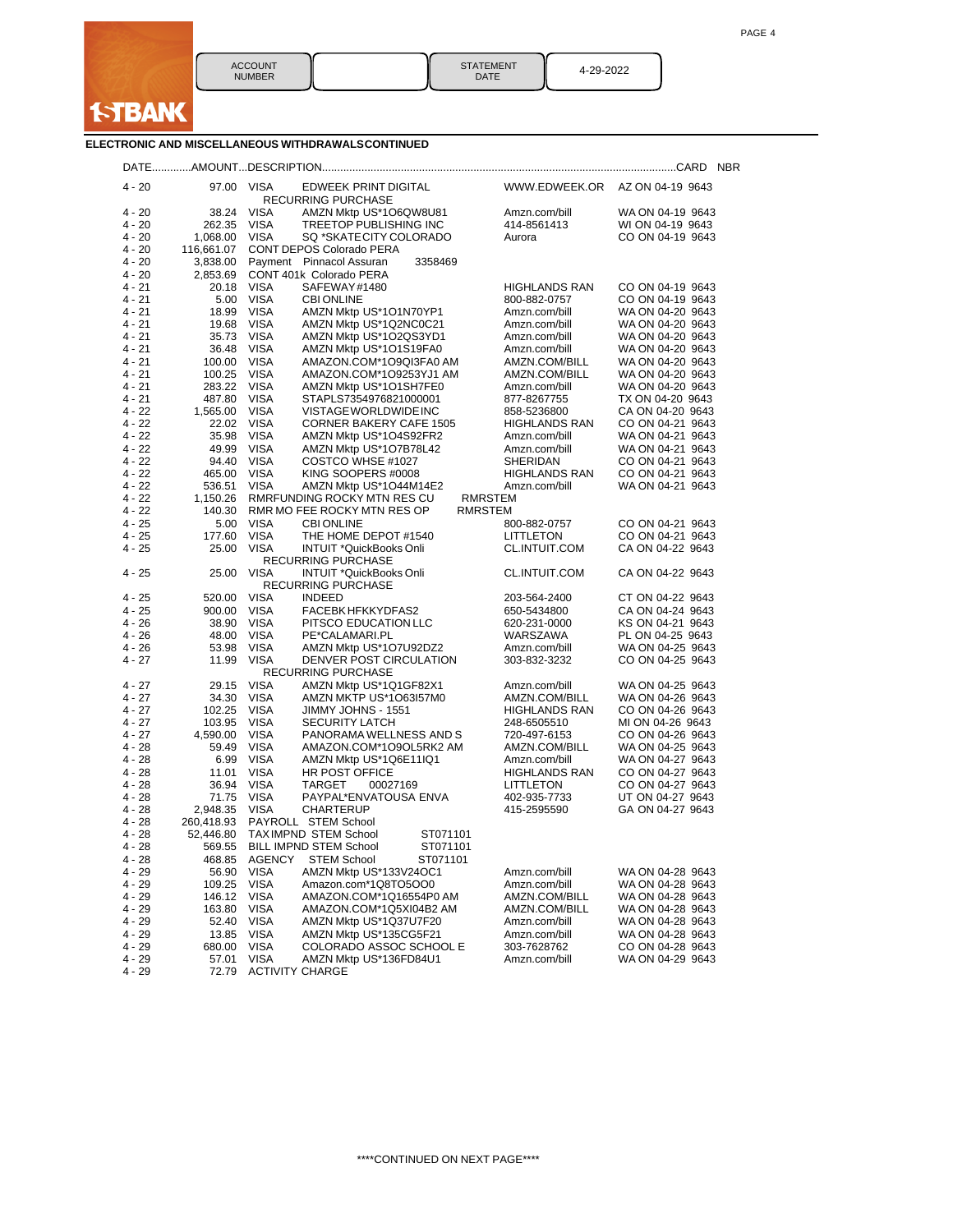PAGE 5



ACCOUNT NUMBER

STATEMENT || 4-29-2022<br>DATE || 4-29-2022

|                      | DEPOSITS AND OTHER ADDITIONS |                                                                        |                         |                                    |               |          |                  |            |
|----------------------|------------------------------|------------------------------------------------------------------------|-------------------------|------------------------------------|---------------|----------|------------------|------------|
|                      |                              |                                                                        |                         |                                    |               |          |                  |            |
| $4 - 05$             | <b>DEPOSIT</b>               | 300.00                                                                 | $4 - 15$                | <b>DEPOSIT</b>                     | 9,863.36      | $4 - 28$ | <b>DEPOSIT</b>   | 276,625.37 |
| $4 - 05$             | <b>DEPOSIT</b>               | 4,143.75                                                               | $4 - 18$<br><b>WIRE</b> |                                    | 1,500,000.00  | $4 - 29$ | <b>DEPOSIT</b>   | 5,500.00   |
| $4 - 06$             | <b>DEPOSIT</b>               | 138.80                                                                 | $4 - 28$                | <b>DEPOSIT</b>                     | 328.26        |          |                  |            |
|                      |                              | ELECTRONIC AND MISCELLANEOUS ADDITIONS                                 |                         |                                    |               |          |                  |            |
|                      |                              |                                                                        |                         |                                    |               |          |                  |            |
| $4 - 01$             |                              | 244.00 ACH FUNDS Heartland                                             |                         | 5168783                            |               |          |                  |            |
| $4 - 01$             | 350.00                       | TRANSFER SportsEngine ST-R9C0T6T0S4V7                                  |                         |                                    |               |          |                  |            |
| $4 - 01$             |                              | 357.00 TXNS/FEES HRTLAND PMT SYS                                       |                         | 650000010721853                    |               |          |                  |            |
| 4 - 04               |                              | 34.00 ACH FUNDS Heartland                                              |                         | 5175965                            |               |          |                  |            |
| 4 - 04               |                              | 95.00 ACH FUNDS Heartland                                              |                         | 5171500                            |               |          |                  |            |
| $4 - 04$             |                              | 150.00 TXNS/FEES HRTLAND PMT SYS                                       |                         | 650000010721853                    |               |          |                  |            |
| $4 - 04$             |                              | 192.00 ACH FUNDS Heartland                                             |                         | 5177424                            |               |          |                  |            |
| $4 - 04$             |                              | 369.00 TXNS/FEES HRTLAND PMT SYS                                       |                         | 650000010721853                    |               |          |                  |            |
| $4 - 04$<br>$4 - 05$ |                              | 1,037.00 TXNS/FEES HRTLAND PMT SYS<br>531.00 TXNS/FEES HRTLAND PMT SYS |                         | 650000010721853<br>650000010721853 |               |          |                  |            |
| 4 - 06               |                              | 928.00 TXNS/FEES HRTLAND PMT SYS                                       |                         | 650000010721853                    |               |          |                  |            |
| $4 - 07$             |                              | 1,556.00 TXNS/FEES HRTLAND PMT SYS                                     |                         | 650000010721853                    |               |          |                  |            |
| $4 - 08$             |                              | 817.00 TXNS/FEES HRTLAND PMT SYS                                       |                         | 650000010721853                    |               |          |                  |            |
| 4 - 11               |                              | 34.00 ACH FUNDS Heartland                                              |                         | 5197516                            |               |          |                  |            |
| $4 - 11$             |                              | 506.00 TXNS/FEES HRTLAND PMT SYS                                       |                         | 650000010721853                    |               |          |                  |            |
| $4 - 11$             | 797.00                       | TXNS/FEES HRTLAND PMT SYS                                              |                         | 650000010721853                    |               |          |                  |            |
| $4 - 11$             | 993.00                       | TXNS/FEES HRTLAND PMT SYS                                              |                         | 650000010721853                    |               |          |                  |            |
| 4 - 11               |                              | 8.93 VISA<br><b>AMZN Mktp US</b>                                       |                         |                                    | Amzn.com/bill |          | WA ON 04-08 9643 |            |
| 4 - 11               | 8.93                         | VISA<br><b>AMZN Mktp US</b>                                            |                         |                                    | Amzn.com/bill |          | WA ON 04-08 9643 |            |
| 4 - 11               | 8.93                         | <b>VISA</b><br><b>AMZN Mktp US</b>                                     |                         |                                    | Amzn.com/bill |          | WA ON 04-08 9643 |            |
| $4 - 11$             | 13.99                        | VISA<br><b>AMZN Mktp US</b>                                            |                         |                                    | Amzn.com/bill |          | WA ON 04-08 9643 |            |
| $4 - 11$             | 17.86                        | <b>VISA</b><br><b>AMZN Mktp US</b>                                     |                         |                                    | Amzn.com/bill |          | WA ON 04-08 9643 |            |
| $4 - 11$             |                              | 80.37 VISA<br><b>AMZN Mktp US</b>                                      |                         |                                    | Amzn.com/bill |          | WA ON 04-08 9643 |            |
| $4 - 11$             |                              | 8.93 VISA<br><b>AMZN Mktp US</b>                                       |                         |                                    | Amzn.com/bill |          | WA ON 04-09 9643 |            |
| 4 - 11               |                              | 8.93 VISA<br><b>AMZN Mktp US</b>                                       |                         |                                    | Amzn.com/bill |          | WA ON 04-09 9643 |            |
| $4 - 12$<br>$4 - 12$ |                              | 118.00 ACH FUNDS Heartland<br>1,050.00 TXNS/FEES HRTLAND PMT SYS       |                         | 5200761<br>650000010721853         |               |          |                  |            |
| $4 - 12$             |                              | 63.12 VISA<br><b>AMZN Mktp US</b>                                      |                         |                                    | Amzn.com/bill |          | WA ON 04-11 9643 |            |
| $4 - 13$             |                              | 125.00 ACH FUNDS Heartland                                             |                         | 5202741                            |               |          |                  |            |
| $4 - 13$             |                              | 2,340.00 TXNS/FEES HRTLAND PMT SYS                                     |                         | 650000010721853                    |               |          |                  |            |
| $4 - 14$             |                              | 119.00 ACH FUNDS Heartland                                             |                         | 5205948                            |               |          |                  |            |
| 4 - 14               | 4,372.00                     | TXNS/FEES HRTLAND PMT SYS                                              |                         | 650000010721853                    |               |          |                  |            |
| $4 - 15$             | 1,175.00                     | TXNS/FEES HRTLAND PMT SYS                                              |                         | 650000010721853                    |               |          |                  |            |
| 4 - 15               | 166.27                       | VISA<br>EPIK, LLC                                                      |                         |                                    | 425-2025160   |          | WA ON 04-14 9643 |            |
| 4 - 15               | 249.00 VISA                  | SOUNDTRAP                                                              |                         |                                    | 2033189708    |          | NY ON 04-15 9643 |            |
| $4 - 18$             |                              | 13.00 ACH FUNDS Heartland                                              |                         | 5217368                            |               |          |                  |            |
| $4 - 18$             |                              | 47.00 ACH FUNDS Heartland                                              |                         | 5215809                            |               |          |                  |            |
| $4 - 18$             |                              | 110.00 ACH FUNDS Heartland                                             |                         | 5211785                            |               |          |                  |            |
| 4 - 18               |                              | 397.00 TXNS/FEES HRTLAND PMT SYS                                       |                         | 650000010721853                    |               |          |                  |            |
| 4 - 18               | 2,547.00                     | TXNS/FEES HRTLAND PMT SYS                                              |                         | 650000010721853                    |               |          |                  |            |
| $4 - 18$             | 2,966.00                     | TXNS/FEES HRTLAND PMT SYS                                              |                         | 650000010721853                    |               |          |                  |            |
| $4 - 18$             | 3,293.56                     | MISC PAYUSAC TREAS 310<br>217.00 ACH FUNDS Heartland                   |                         | 443020883027005                    |               |          |                  |            |
| $4 - 19$<br>$4 - 19$ |                              | 430.00 TXNS/FEES HRTLAND PMT SYS                                       |                         | 5219138<br>650000010721853         |               |          |                  |            |
| $4 - 20$             |                              | 320.00 ACH FUNDS Heartland                                             |                         | 5221143                            |               |          |                  |            |
| 4 - 20               |                              | 905.00 TXNS/FEES HRTLAND PMT SYS                                       |                         | 650000010721853                    |               |          |                  |            |
| 4 - 21               | 317.00                       | <b>ACH FUNDS Heartland</b>                                             |                         | 5223828                            |               |          |                  |            |
| $4 - 21$             | 1,536.00                     | TXNS/FEES HRTLAND PMT SYS                                              |                         | 650000010721853                    |               |          |                  |            |
| $4 - 21$             |                              | 6,489.02 ACH Pmt WORTHINGTON-OLSO                                      |                         | 5331693986                         |               |          |                  |            |
| $4 - 21$             | 1,618.20                     | <b>VISA</b><br><b>CHARTERUP</b>                                        |                         |                                    | 415-2595590   |          | GA ON 04-20 9643 |            |
| $4 - 22$             |                              | 97.00 ACH FUNDS Heartland                                              |                         | 5229743                            |               |          |                  |            |
|                      |                              |                                                                        |                         |                                    |               |          |                  |            |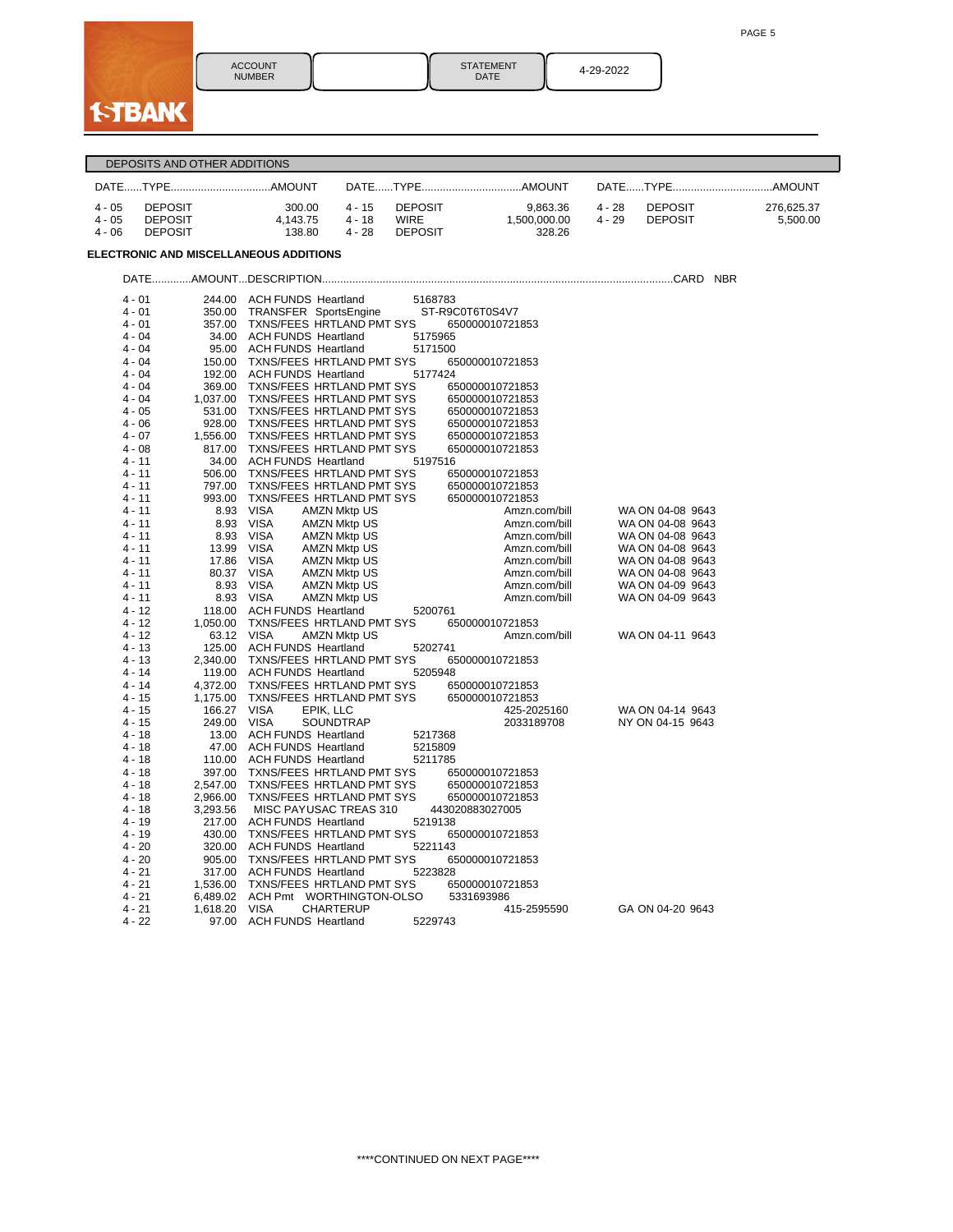| <b>ACCOUNT</b><br><b>NUMBER</b> | <b>STATEMENT</b><br>DATE | 4-29-2022 |
|---------------------------------|--------------------------|-----------|

## **ELECTRONIC AND MISCELLANEOUS ADDITIONS CONTINUED**

**I-TBAN** 

| $4 - 22$                                                                       |                         |                                | 511.00 TXNS/FEES HRTLAND PMT SYS                                     | 650000010721853               |                      |                            |
|--------------------------------------------------------------------------------|-------------------------|--------------------------------|----------------------------------------------------------------------|-------------------------------|----------------------|----------------------------|
| $4 - 25$                                                                       |                         | 32.00 ACH FUNDS Heartland      | 5233180                                                              |                               |                      |                            |
| $4 - 25$                                                                       |                         | 65.00 ACH FUNDS Heartland      | 5236119                                                              |                               |                      |                            |
| $4 - 25$                                                                       |                         |                                | 157.00 TXNS/FEES HRTLAND PMT SYS                                     | 650000010721853               |                      |                            |
| $4 - 25$                                                                       |                         |                                | 302.00 TXNS/FEES HRTLAND PMT SYS                                     | 650000010721853               |                      |                            |
| $4 - 25$                                                                       |                         |                                | 1,899.00 TXNS/FEES HRTLAND PMT SYS                                   | 650000010721853               |                      |                            |
| $4 - 26$<br>$4 - 26$                                                           |                         | 97.00 ACH FUNDS Heartland      | 5236551<br>405.00 TXNS/FEES HRTLAND PMT SYS                          | 650000010721853               |                      |                            |
| $4 - 26$                                                                       | 108.00 VISA             |                                | SKATE CITY COLORADO                                                  | <b>COLORADO SPGS</b>          | CO ON 04-20 9643     |                            |
| $4 - 26$                                                                       | 1.775.32 VISA           |                                | EIG*BLUEHOST.COM                                                     | 888-4014678                   | UT ON 04-25 9643     |                            |
| 4 - 27                                                                         |                         | 158.00 ACH FUNDS Heartland     | 5239238                                                              |                               |                      |                            |
| $4 - 27$                                                                       |                         |                                | 789.00 TXNS/FEES HRTLAND PMT SYS                                     | 650000010721853               |                      |                            |
| $4 - 27$                                                                       | 19.68 VISA              |                                | <b>AMZN Mktp US</b>                                                  | Amzn.com/bill                 | WA ON 04-26 9643     |                            |
| $4 - 27$                                                                       |                         | 36.48 VISA                     | <b>AMZN Mktp US</b>                                                  | Amzn.com/bill                 | WA ON 04-26 9643     |                            |
| $4 - 28$                                                                       |                         | 32.00 ACH FUNDS Heartland      | 5241815                                                              |                               |                      |                            |
| $4 - 28$                                                                       |                         |                                | 636.00 TXNS/FEES HRTLAND PMT SYS                                     | 650000010721853               |                      |                            |
| $4 - 29$<br>$4 - 29$                                                           |                         |                                | 0.10 Payments UKOGF FOUNDATION<br>1,521.00 TXNS/FEES HRTLAND PMT SYS | 7SSRPQFSL7<br>650000010721853 |                      |                            |
| $4 - 29$                                                                       |                         | 0.06 VISA                      | TEACHERSPAYTEACHERS.COM                                              | 6465880910                    | NY ON 04-28 9643     |                            |
| $4 - 29$                                                                       |                         | 1.54 VISA                      | TEACHERSPAYTEACHERS.COM                                              | 6465880910                    | NY ON 04-28 9643     |                            |
| DAILY BALANCE SUMMARY                                                          |                         |                                |                                                                      |                               |                      |                            |
|                                                                                |                         |                                |                                                                      |                               |                      |                            |
|                                                                                |                         |                                |                                                                      |                               |                      |                            |
| $4 - 01$                                                                       |                         | 1259,617.60                    | $4 - 12$                                                             | 1103,567.78                   | $4 - 21$             | 2121,828.53                |
| $4 - 04$<br>$4 - 05$                                                           |                         | 1259,699.71                    | $4 - 13$<br>$4 - 14$                                                 | 1097,585.14                   | $4 - 22$<br>$4 - 25$ | 1929,163.94                |
| $4 - 06$                                                                       |                         | 1241,975.93<br>1241,141.54     | $4 - 15$                                                             | 744,523.61<br>739,037.51      | $4 - 26$             | 1928,352.36<br>1930,596.80 |
| $4 - 07$                                                                       |                         | 1231,291.36                    | $4 - 18$                                                             | 2241,356.59                   | $4 - 27$             | 1920,728.32                |
| $4 - 08$                                                                       |                         | 1207,747.72                    | $4 - 19$                                                             | 2241,266.99                   | $4 - 28$             | 1881,311.29                |
| 4 - 11                                                                         |                         | 1127,935.24                    | $4 - 20$                                                             | 2116,539.59                   | $4 - 29$             | 1886,706.87                |
| EARNINGS AND ACTIVITY CHARGE SUMMARY                                           |                         |                                |                                                                      |                               |                      |                            |
| EARNINGS CREDIT CALCULATION                                                    |                         |                                |                                                                      |                               |                      |                            |
|                                                                                |                         | AVERAGE ACCOUNT BALANCE        |                                                                      |                               | 1,473,213            |                            |
|                                                                                |                         | AVERAGE COLLECTED BALANCE      |                                                                      |                               | 1,462,511            |                            |
|                                                                                |                         | LESS RESERVE REQUIREMENT @ 10% |                                                                      |                               | 146,251-             |                            |
|                                                                                |                         | AVERAGE INVESTABLE BALANCE     |                                                                      |                               | 1,316,260            |                            |
|                                                                                |                         |                                | EARNINGS ON INVESTABLE BAL @ .050% FOR 29 DAYS                       |                               | 52.30                |                            |
|                                                                                | <b>ACTIVITY CHARGES</b> |                                |                                                                      |                               |                      | <b>REQUIRED</b>            |
|                                                                                | NUMBER DESCRIPTION      |                                |                                                                      | COST                          | CHARGE               | <b>DEPOSIT</b>             |
|                                                                                | 49 DEBITS               |                                |                                                                      | .20                           | 9.80                 | 274,100                    |
|                                                                                | 7 CREDITS               |                                |                                                                      | .30                           | 2.10                 | 58,736                     |
|                                                                                |                         | 18 DEPOSITED ITEMS             |                                                                      | .10                           | 1.80                 | 50,345                     |
|                                                                                | 24 ACH DEBITS           |                                |                                                                      | .15                           | 3.60                 | 100,690                    |
|                                                                                | 53 ACH CREDITS          |                                |                                                                      | .20                           | 10.60                | 296,475                    |
|                                                                                | 1 INCOMING WIRE         |                                |                                                                      | 10.00                         | 10.00                | 279,693                    |
|                                                                                | ICM BASE FEE            |                                | 2 FIRSTBANK BUSINESS VISA CARDS                                      | 2.00                          | 10.00<br>4.00        | 279,693<br>111,877         |
|                                                                                |                         | 6 INTERNATIONAL TRANS FEES     |                                                                      |                               | 61.19                | 1,711,444                  |
|                                                                                |                         |                                |                                                                      |                               | 12.00                | 335.632                    |
| MAINT. FEE (CHECK SAFEKEEPING)<br>TOTALACTIVITY CHARGES<br>125.09<br>3,498,685 |                         |                                |                                                                      |                               |                      |                            |
|                                                                                | NET ACTIVITY CHARGE     |                                |                                                                      |                               | 72.79                |                            |
|                                                                                |                         |                                | (TOTALCHARGES LESS EARNINGS CREDIT)                                  |                               |                      |                            |
| HOW ARE WE DOING?                                                              |                         |                                |                                                                      |                               |                      |                            |
|                                                                                |                         |                                |                                                                      |                               |                      |                            |

We are working very hard to maintain the highest level of customer service possible. But if we make a mistake, or you receive poor service from any of our employees, we want you to let us know. Please call one of our customer representatives at 303-231-2000 (outside metro Denver: 1-800-230-1060) with any question or complaint. We will do our best to solve your problem. If our service was especially good, we'd like to hear about that too. We welcome any suggestions you might have about new products or ways we could improve our service to you. Thank you for banking with us!